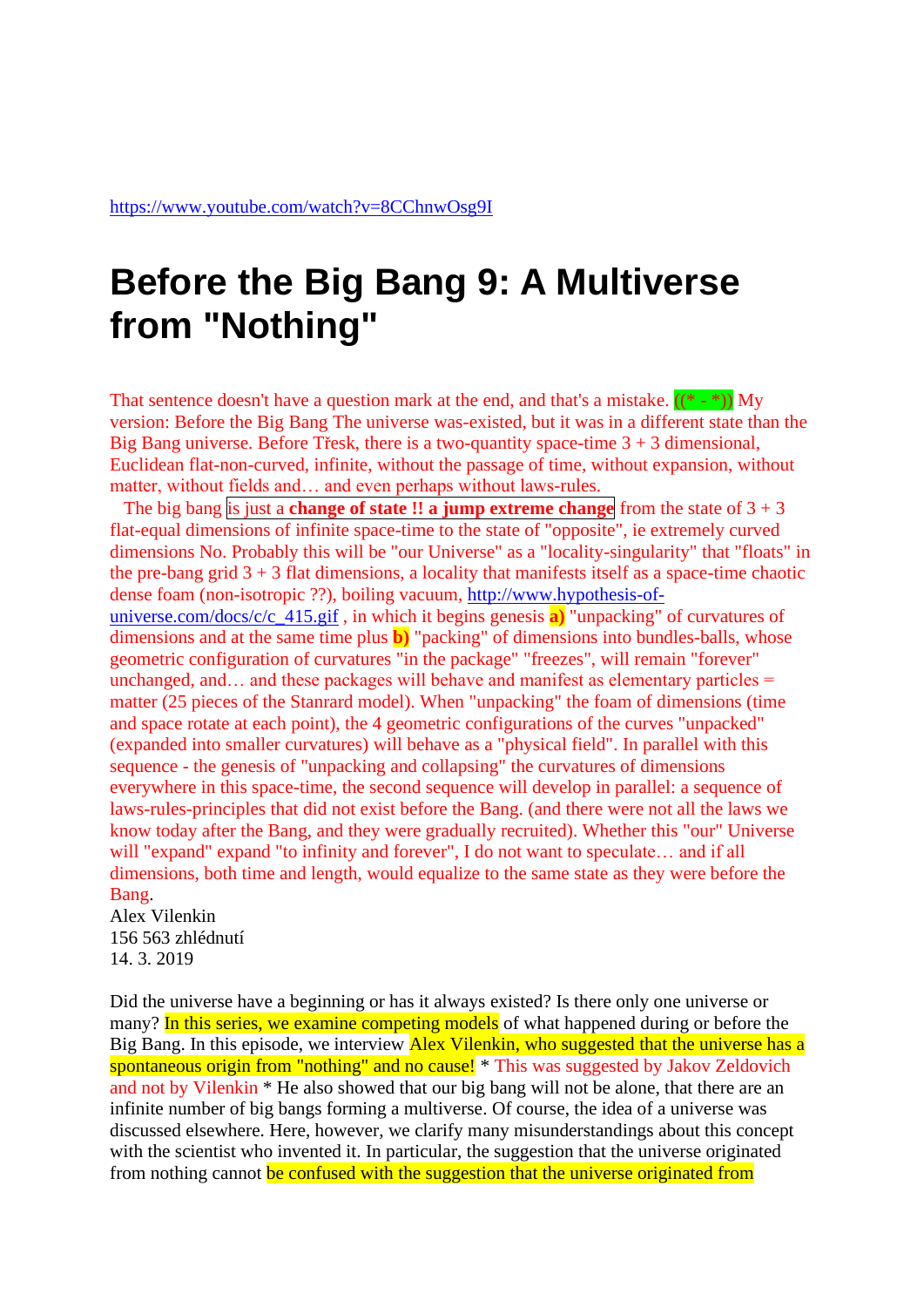vacuum fluctuations. Below are the topics we are discussing. Please note that we did not release the film until Alex Vilenkin saw the proposal and approved it.

**(01)-** In this series we explore competing models for what happened at or even before the Big Bang. In many of the models we've explored the universe is seen as having always existed. But one scientist who takes the opposite view is Alex Vilenkin. In 1982, he published a paper **showing how the universe might have spontaneously created itself from nothing**. \* He pointed out he meant an abstract vision. What and how he explained, proved, proved, justified, argued the vision, I would be interested\* And what he means by *nothing* is not the quantum vacuum as some have alleged, but a state where there is not even any space or time.  $*$  So: "show" = say, um, that's not such a big deal. Such a statement is the same as declaring Hell and Devil  $*$  What's more, this nucleation event wouldn't just lead to one universe being created.\* So more devils in Hell .. \* Vilenkin was one of the first scientists to argue \* the cashier at the newsstand in the subway<sup>\*</sup> can claim  $*$  that our universe is merely one of an infinite number of bubble universes.\* Maybe it is, but **to claim** (?!?!) That it was created out of nothing and in addition another infinite number of universes "out of nothing" as bubbles in that environment NIC, it wants admiration for courage…\* These are some of the most controversial claims in Physics.\* Sure, it's a scream for sci-fi\* So who better to explore them with, but Alex Vilenkin himself. "Before the Big Bang" "Episode 9" "A Multiverse From Nothing" I had a good Math teacher, who encouraged me to study Mathematics and gave me some challenging problems. So that was very helpful in elementary school. And then in high school, I had a good Physics teacher. I also had a friend who had similar interests, and we decided to study together the General Theory of Relativity. So that was a challenging project and we had to learn a lot of math.\* So that's what I miss We had some Calculus at school, but we studied— You know, Differential Geometry, which was pretty advanced stuff. And we read a book which was Eddington's "Mathematical Theory of Relativity". And at the end of the— We met every week to discuss what we learned, and at the end of the book there was some discussion of Cosmology with, you know, discussion of the structure of the universe and the beginning of the universe. \* The structure today and the structure immediately after the Bang, these are the states side by side "heaven and bagpipes"… And I was amazed that people can learn anything about such matters. So, from then on, I couldn't imagine doing anything else. In 1927, Werner Heisenberg published his classic paper on the Uncertainty Principle, (\*) which implies pairs of particles and antiparticles spontaneously appear from the vacuum. According to Quantum Mechanics vacuum is actually a scene of a lot of activity. \* Mainly because **s t i l l** at the level of the Planck scales the sizes of length and time intervals are dominated by crooked dimensions, there is chaotic foam not only after the Bang, [http://www.hypothesis-of-universe.com/docs/c/c\\_167.gif](http://www.hypothesis-of-universe.com/docs/c/c_167.gif) but even today, ie anytime, anywhere…; The universe is still expanding from the "vacuum foam" \* If you look at small microscopic distance scales, particles pop in and out of existence, and they kind of live on borrowed energy.\* The vacuum foam probably "boils" even non-chaotically, so that even particle-antiparticle pairs can break out of it, which in turn "dissolve" into the "foam", thus unpacking their dimensions from which they are built. There is no need to "borrow" energy, because this is reflected in the modeling of the curvatures of the dimensions that collapse into the exact packaging configuration of the electron and positron You can have electron and positron pop out, \* in a locality of some "chaotic curvature", two packs with the opposite "spin" are packed, ie with the opposite meaning of packing the dimensions - they are in absolute balance, and therefore their dimensions are unwrapped again in a flash \* but then they have to disappear, because energy conservation does not allow particles simply to come into existence. So, they borrow a little energy from the vacuum \* borrows no energy from the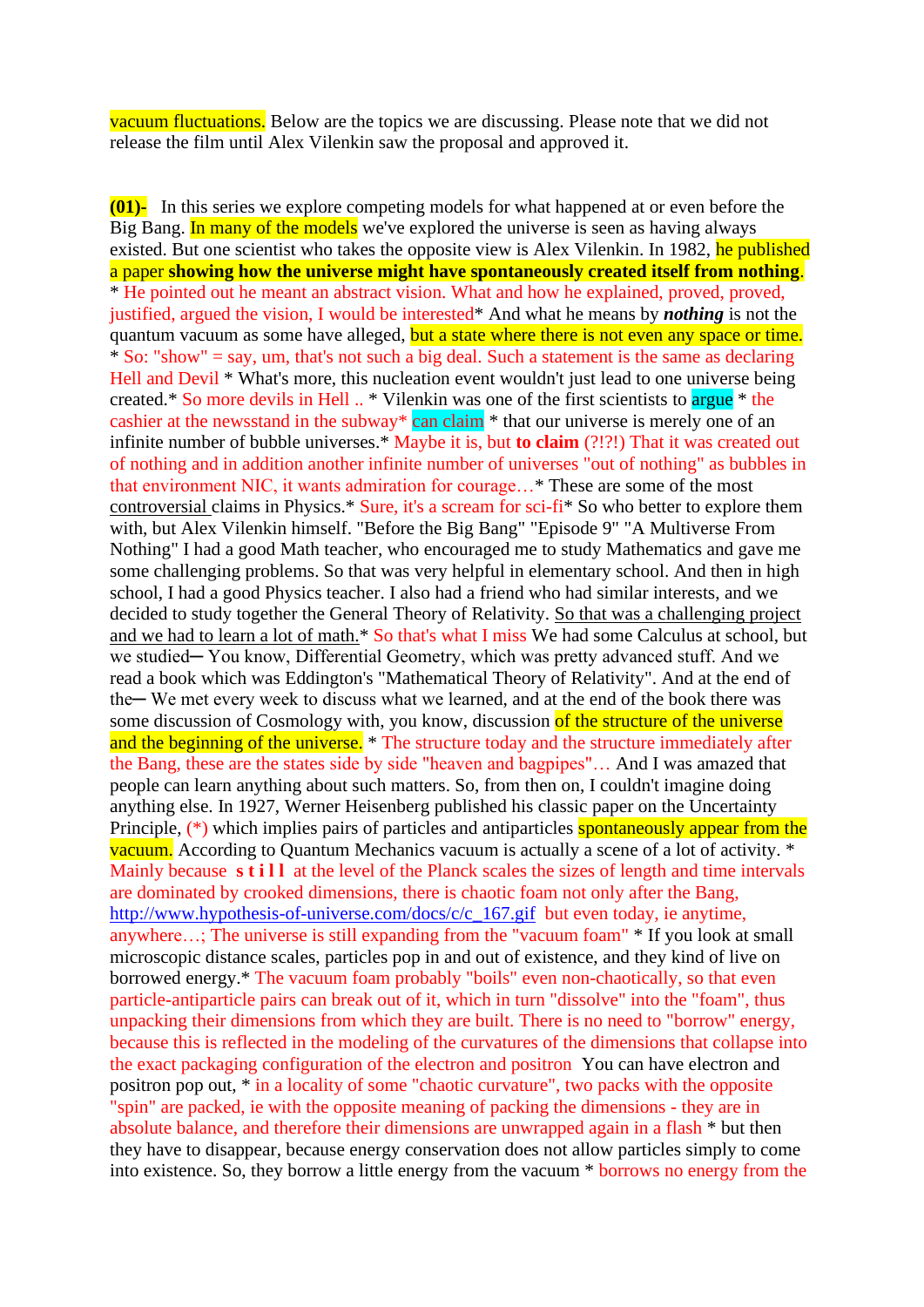vibration of the dimensions of the vacuum, but the curvature - packing the dimensions into a ball  $*$  and then they have to disappear pretty promptly. More than a decade before Vilenkin's paper, **Edward Tryon** proposed that the universe might be a vacuum fluctuation. Ed Tryon had what seemed to be a weird idea that— The whole universe could appear in that way, as a vacuum fluctuation. [http://www.hypothesis-of-universe.com/docs/c/c\\_166.jpg](http://www.hypothesis-of-universe.com/docs/c/c_166.jpg) Well, when the studied scientist said it, it's commendable… when an untrained layman says HDV, it's whistling and shouting curses at crazy phantasmagors... You can picture it like you have an empty space which you can, kind of, picture like a sheet of paper. And then **you can imagine** a bulge forming on the sheet of paper, and taking the form of [a] balloon, and then eventually pinching off.\* [http://www.hypothesis-of-universe.com/docs/c/c\\_221.jpg](http://www.hypothesis-of-universe.com/docs/c/c_221.jpg) You can imagine anything, any idea, vision, idea… e.g. HDV. However, it is necessary to meaningfully follow the vision from contemporary knowledge of physics and argue the reasons - those visions could easily slip into phantasmagoria \* And this would be a new closed universe. So, the problem is that the universe is a lot more massive than electron and positron. So, you would imagine that such as — But you need the universe to exist for billions of years. But Tryon realized that there is no problem, because the energy of a closed universe is equal to zero, actually. Because gravitational energy is negative and energy of matter is positive. And in the case of a closed universe— That is, the universe which closes on itself, \* After a big bang, our universe is just a "final location" "swimming" in the endless flat  $3 + 3$  dimensional environment, or is the "location" large almost (!) as an endless space-time before the bang (?), the location that "absorbed" all Endless dimensions and twisted them into dense foam ..., all, that is, such considerations can be imagined under the next unlimited vision angle that "unit intervals" cannot be determined. *Almost endless* dimension (interval on it) is as big as *almost zero* dimension. space closes on itself like the surface of a ball. For a closed universe it's a mathematical fact that the **total** energy exactly adds up to zero. O.K. The gravitational energy compensates exactly the positive motion energy of matter. And so there was no problem.  $\overline{No}$ conservation law forbids creating a closed universe from the vacuum.\* On the one hand, **a)** the law of maintaining is the illusion of mathematicians, because in real-space is this law just "stop-status" in the dynamics of changes - changes every second everywhere! ; and for **b)** no law conservation does not apply "in time" and "in position", "stop-status", immediately changes "in place and in time" to the law of violating the law conservation in the **locality**. Inside the universe applies "alternating symmetry with asymmetries" and thus alternating the law conservation with its violation. Equations are just mathematical, in the universe rule "chaos inequalities", equations are rare and only on paper. \* And Tryon told me actually how it happened that he came up with this idea. He was sitting in a seminar, and I'm not sure that the topic of the seminar was related to this, but he said that it came to him like a flash of light, that he kind of had this sudden realization. O.K. And when the speaker stopped to collect his thoughts, he just blurted out, maybe the universe is a quantum fluctuation.\* O.K. It depends on scale and "nesting into" \* Everybody laughed because they thought there was a funny joke, but he was serious.Tryon's proposal is that the universe **came** from the vacuum fluctuation.\* O.K. However, our universe - the state after the bang started "chaotically blazing foam" bogus dimensions of the space-time 3 + 3 that were smooth before the bang, straight, and **comes** from the state before the bang from a flat  $3 + 3$  state without unpacking the time and without unpacking the lengths, They don't even expand, they are straight, endless. But one can still ask where did the vacuum come from?\* That's what I say ...; and in HDV In 1982, Vilenkin decided to address this issue in the context of inflationary cosmology, which implies a stupendous, exponential growth spurt in the early universe.For more information on inflation, watch Episode #4 of this series.1982 was the year when the theory of inflation was, kind of, more or less completed. Alan Guth originated this idea. He likes to say that inflationary expansion can produce a big universe from almost nothing.<sup>\*</sup> Guth's inflation is an erroneous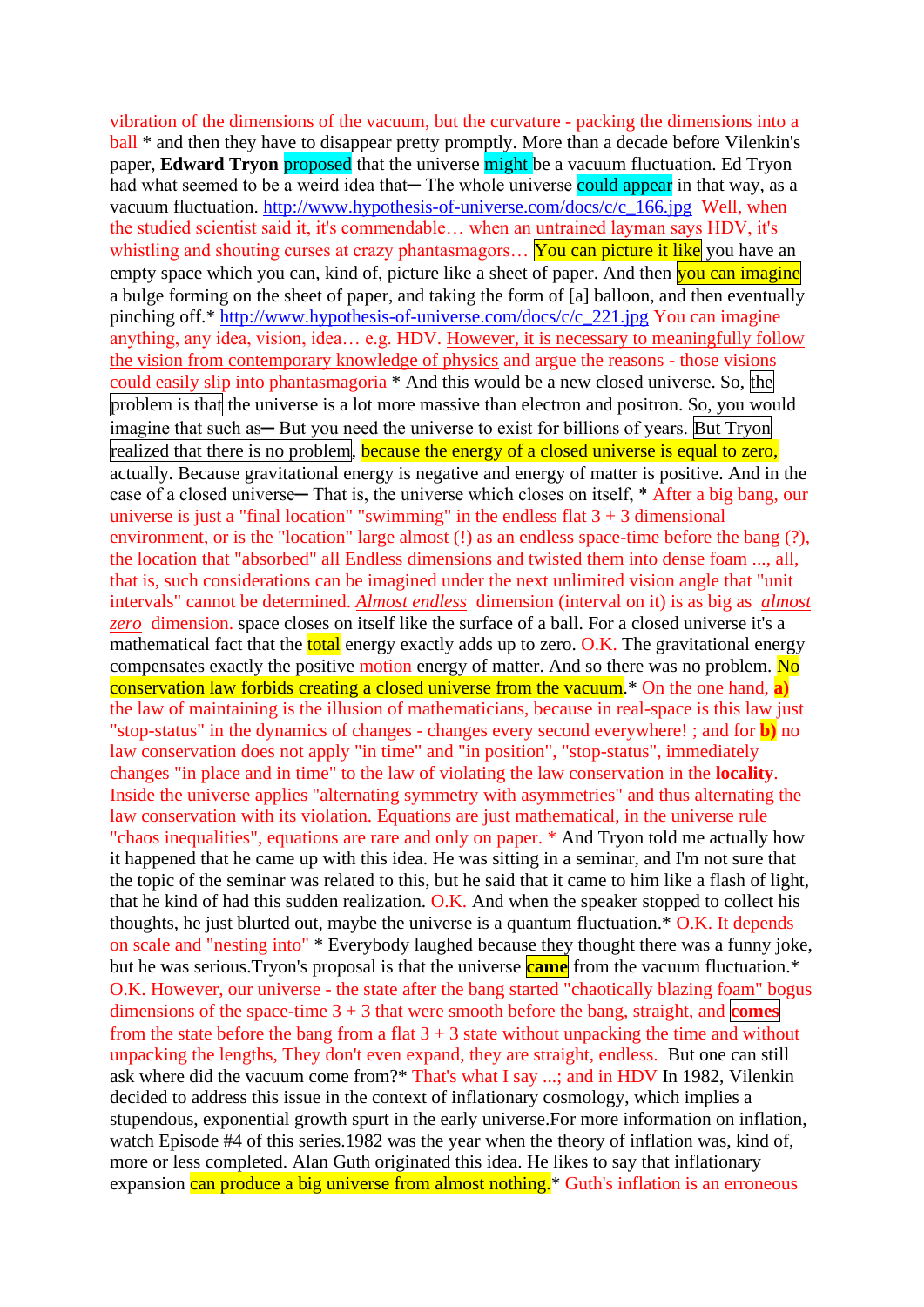idea  $\div$  [http://www.hypothesis-of-universe.com/docs/c/c\\_239.jpg](http://www.hypothesis-of-universe.com/docs/c/c_239.jpg) ; [http://www.hypothesis](http://www.hypothesis-of-universe.com/docs/c/c_232.jpg)[of-universe.com/docs/c/c\\_232.jpg](http://www.hypothesis-of-universe.com/docs/c/c_232.jpg) All you need is a tiny piece of some high energy vacuum,\* However, the high-energy vacuum must be extremely crumpled timage, foam dimension, the crumpled paper **can be expanded (!),** But flat flat paper is not possible, as it did a.guth, cannot if you do not use a magic wand that will be the length of time to timing new and new new and new Points to handed out bounded lines which can then expand and produce a huge universe. You still need this initial piece, and—So, the picture to me seems incomplete.

**(02)-** Where did that thing come from? So, that bothered me, and I kept thinking about what was the possible beginning of inflation. \* One of my opponents defended inflation as follows : [http://www.hypothesis-of-universe.com/docs/c/c\\_233.jpg](http://www.hypothesis-of-universe.com/docs/c/c_233.jpg) What could trigger─ produce this initial thing? The trick to understanding the Vilenkin's proposal design is to think about something that is impossible in Classical Physics, but it is smooth permitted in Quantum Physics. Quantum Physics "brings observers into the" foam ", crumpled 3 + 3 dimensions. The foam is mathematically linear. [http://www.hypothesis-of-](http://www.hypothesis-of-universe.com/docs/aa/aa_195.pdf)

[universe.com/docs/aa/aa\\_195.pdf](http://www.hypothesis-of-universe.com/docs/aa/aa_195.pdf)  $\rightarrow$  I understand that on small size scales, spacetime is "quantized" because space-time manifests itself like foam, (which are clusters of alternating curvatures of dimensions) or crumpled space-time, or "topological curvatures of longitudinal dimensions". Therefore, in such a "foam", a "locality" with "low curvature" may be in the way and the particle passes through (because the potential barrier is less than the energy of the particle) or a "locality-barrier" with "high curvature" and the particle does not pass. which is "demonstrated" by the probability that 99% of localities with a higher barrier and 1% with a lower barrier through which the particle passes are found in the foam - this is quantum tunneling  $=$  that 1% of localities where curvature is less than "curvature" particle energy.\* It's a process that is essential for the Sun to shine: Quantum tunneling.\* I wrote about quantum tunneling here: [http://www.hypothesis-of-universe.com/docs/aa/aa\\_194.pdf](http://www.hypothesis-of-universe.com/docs/aa/aa_194.pdf) If you imagine, for example, that you want to get a can of Coke out of [a] vending machine, you have to throw in a coin and then the Coke comes out.It cannot come out otherwise because there is a wall. There is a energy barrier that prevents it from coming through. But according to quantum theory, there is a small probability for the can of Coke actually to spontaneously materialize outside of the veinding machine<sup>\*</sup> However, then there is also a small probability that two horns will grow on God's head... Of course, if you wait there for this to happen, you'll have to wait much longer than the age of the universe.<sup>\*</sup> at the end is the end of the existence of the Universe But there is a small probability. Such quantum tunneling events happen routinely on microscopic scales. For example, they are responsible for most radioactive decays, where a nucleus is forbidden classically to break up because there is an energy barrier, \* They are "localities-arrays" of certain curvatures of dimensions that are higher than the curvatures of "localities" that want to "break through" the barrier.

 Simply and still to the point of exhaustion: everything that physics produces can be "filtered" by HDV's view of the curvatures of dimensions čp… .**the whole physics, the whole Universe is only about curvatures of dimensions**, but quantum mechanically it happens through quantum tunneling. See [ing] how what I call tunneling from nothing is possible,  $*$ imagine you, you finally imagine that a smoothly continuous entity can't, you can't quantize, but you can quantize "foam"… because it's a state of curvature dimensions, which appear to the Observer as,  $\alpha$ s,  $\alpha$ s,  $\alpha$ s grainy,  $\alpha$ s alternation of zeros and ones,  $\alpha$ s alternation of densities and dilutions, as alternation of "nothing" and "something", as a flow of electrons in a copper wire, where there is a "gap" and " electron ".. and a gap and an electron, etc. let us imagine we have a closed universe which has two ingredients : It has a high-energy vacuum, of the kind that you need to drive inflation. Inflation, I should say, is a rapid accelerated expansion of the universe, \* unfolding curvatures of length and not only length but also that time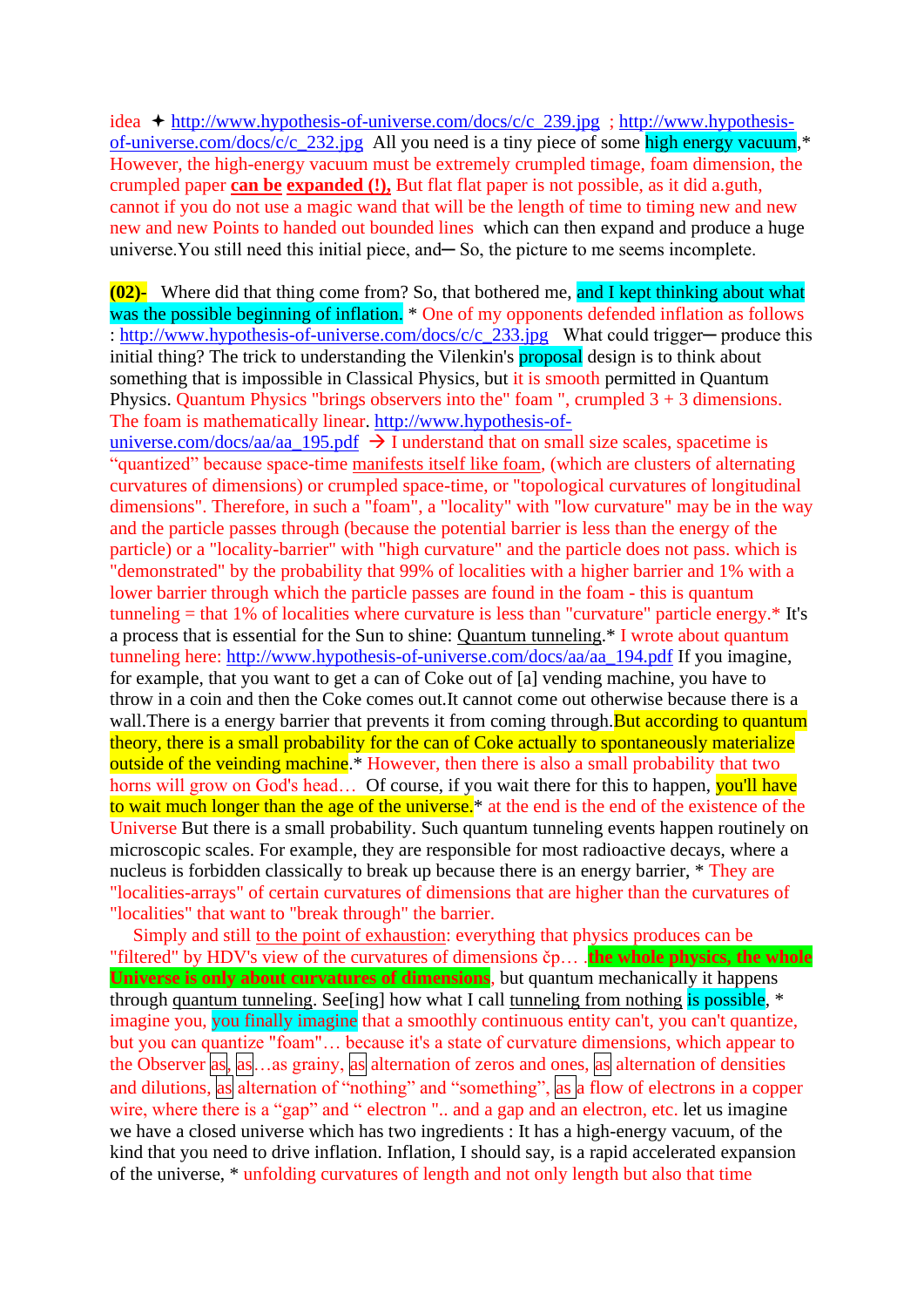"expands" (*says Kulhánek: the pace of time is fastest here in our system, everywhere else - in the whole of the universe - it seems, and we know from STR that the pace is slower there - that dilates time everywhere, because the bodies are in motion "v"*  $\rightarrow$  "c". *does not run, says Kulhánek, and time runs only "around" galaxies*)). which is driven by this unusual stuff which is called high energy vacuum. or sometimes false vacuum. And a remarkable thing about this vacuum is that it has a repulsive gravity.\* Well, well ... "repulsion" is essentially a manifestation of "unpacking" that "boiling" vacuum… So, when the universe is filled with this stuff  $-$  [The] repulsive nature of gravity  $*$  ??? gravity has only one nature... but the vacuum has the opposite nature, but when the vacuum expands to "geometric parabolic curves" - gravity, and continues to expand, then this unfolding of parabolic curves "has a repulsive nature", ie not "gravity itself" but it expanding large-scale curvatures causes the universe to expand with acceleration.\* This is a logarithmic view of the ´Observer´ on the size of the intervals in the geometry of the unfolding shape. This [http://www.hypothesis-of](http://www.hypothesis-of-universe.com/docs/c/c_357.jpg)universe.com/docs/c/c $\frac{357}{\text{ips}}$  can be a picture of the reader's imagination. Also, the other ingredient is just ordinary matter. So we have this universe with these two ingredients. Now let us imagine varying the radius of this universe. If we make the radius small the density of matter will grow,  $*$  if a constant amount of matter is "born" after the Bang, eg  $10^{53}$  kg, and if the new matter does not change during the aging of the Universe. Does anyone know? The increment of matter "over time" can be a "descending exponential"… but we know that the energy density of the vacuum is constant, which means that with increasing  $x^3$  energy is born somewhere, in a boiling vacuum… because the principle of mass formation is "curvature" of dimensions. In the vacuum on the Planck scales, the spacetime still "shrinks  $=$  packs into an even more boiling vacuum, which means the" emergence "of new energy into the density of the universe to be constant and then the attractive gravity of matter will dominate, and the universe will collapse. If you increase the radius, the matter will be diluted, and the repulsive gravity of the vacuum will dominate, and the universe will inflate, expand with acceleration. Okay. Now, I wanted to start with a very small universe. So, **suppose** I have a very small universe— Classically, it would collapse, Because of gravity. However, there is an energy barrier between that and the large size of the universe that would make it inflate. But what I realized is that instead of collapsing, the universe can do something more interesting: It could tunnel to a larger radius. So, it would be a quantum tunneling process. So the universe will turn out to a larger radius and will start expanding. And then I asked myself, how small this initial universe can be. So, I looked at — Mathematically, I discovered that when I take the size of the initial universe to zero, the mathematical description of the whole thing simplifies greatly, and what I had was a mathematical description of a universe tunneling from a point, to a finite radius, and starting to inflate.\* Expand. [http://www.hypothesis-of](http://www.hypothesis-of-universe.com/docs/c/c_240.jpg)universe.com/ $\frac{d\cos\left(\frac{c}{c}\right)}{240.$ jpg unpacking is not "central"!, where luminous filaments are "packed space-time" into matter and gaps - empty spaces between galaxies are each otherwise "unwrapped locality" of dimensions… because even "emptiness" carries the bushes of gravity p etc. It's just that unpacking the Universe isn't just like [http://www.hypothesis-of](http://www.hypothesis-of-universe.com/docs/c/c_241.jpg)[universe.com/docs/c/c\\_241.jpg](http://www.hypothesis-of-universe.com/docs/c/c_241.jpg) "a tuned space spiral from one point." So, a point is no space at all. So, basically this is no space, it's no matter, and the universe in this picture is created spontaneously from basically "nothing". I write "nothing" in quotation marks because it's not a philosophical nothing, because— We assume that the laws of Quantum Mechanics are there. Somehow "there".\* probably (according to physicists) somewhere above the universe, below the universe, next to the universe, in nothingness .. There is no space or time, and the universe tunnels from this timeless, spaceless state into existence.<sup>\*</sup> This is the basic idea of today's cosmology, ie an idea that is about 50 years old. And that's exactly the idea I want to replace with <u>a new one</u> : HDV  $((\ast - \ast))$  As it appears the universe has a very small size. It's filled with this high-energy vacuum, (which is n-curved space-time, ie foam of dimensions)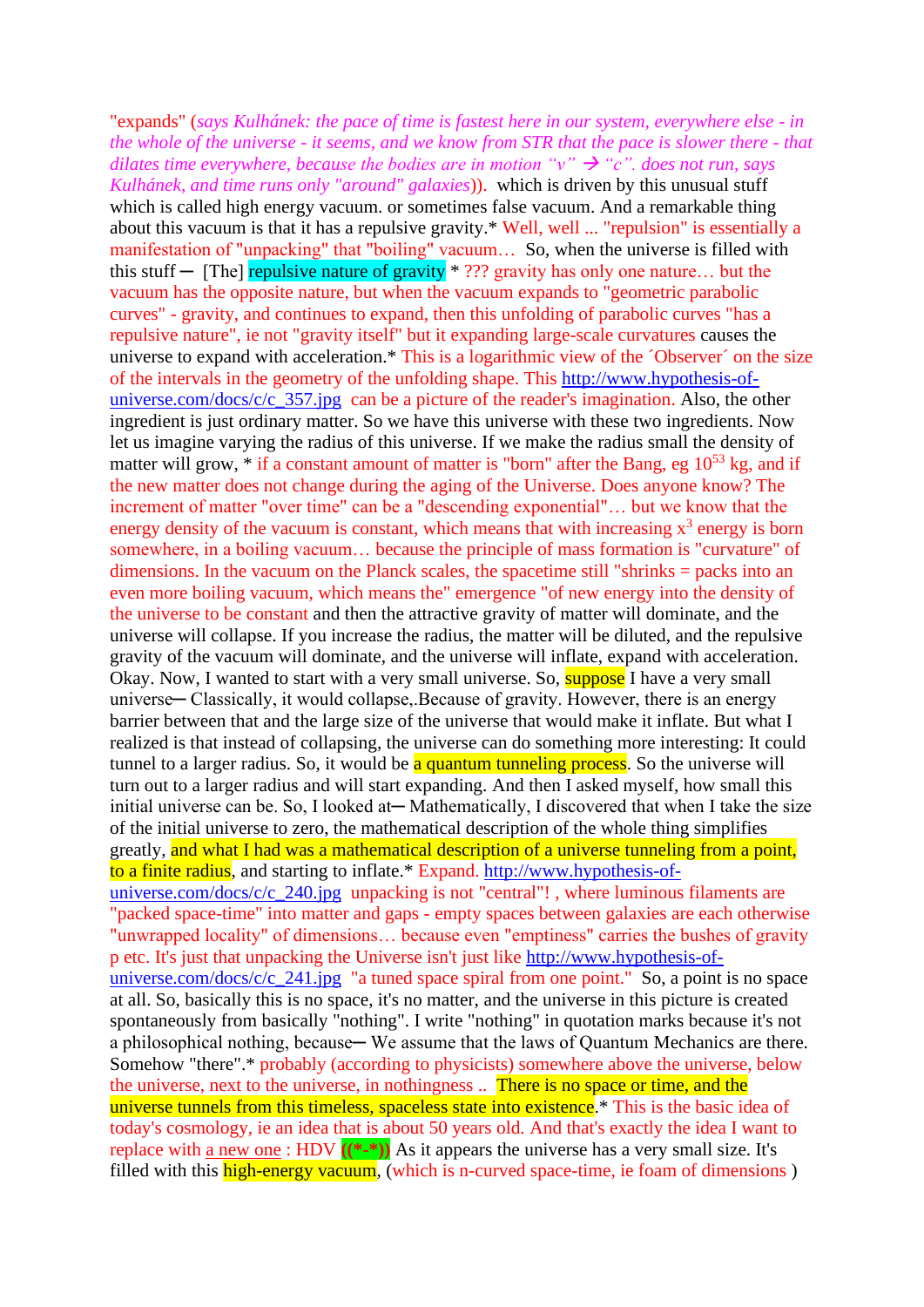and it starts to inflate very rapidly.\* Universe or space-time? The mathematical picture that I had gives the probability for the universe to appear in different sizes and also filled with different kinds of high-energy vacuum,and what I found was that the highest probability is for the largest energy vacuum, and the smallest initial size. So, the universe appears extremely tiny. But then the high energy of the vacuum, and its repulsive gravity, caused the universe to expand very fast. [http://www.hypothesis-of-universe.com/docs/c/c\\_239.jpg](http://www.hypothesis-of-universe.com/docs/c/c_239.jpg) So, it doesn't stay small, it becomes huge in [a] very tiny amount of time.\* But it was never examined whether it expanded unevenly over time; in any case, I think that the passage of time is not uniform throughout the age of the universe, the passage of time changes in that  $3 + 3$  network structure. And, of course, the pace of time changes in the spirit of STR and in the gravitational fields. All this is not discussed for the global "expansion of space-time". So, how does for Vilenkin's tunneling-from-nothing model differ from Tryon's vacuum fluctuation model? mathematically It's different from Tryon's model in two regards: First, Tryon had the disadvantage that he didn't know about inflation. So, he wouldn't explain why─ I mean, if the universe appears as a quantum fluctuation \* at the level of the Planck scales… because there is a space-time "foamy", n-dimensional then a small quantum fluctuation is much more probable than a large one. He assumed the pre-existing empty space, pre-existing vacuum, and it wasn't clear where that came from.<sup>\*</sup> HDV  $((* - *)$  describes this in its version So, the main difference is, in the picture of tunneling from nothing, there is no space before that and no time. When we say 'nothing' in this context, tunneling from nothing, we don't mean quantum vacuum. I understand

**(03)-** It's actually what Tryon meant. And here we have a state without space, completely.\* Of course - the pre-big-bang being was there, only in a different state: totally flat without the flow of time and without matter. So there is no vacuum.<sup>\*</sup> In HDV there is a pre-big-bang state of spacetime, like infinite  $3 + 3$  D, flat, no matter, no fields, no passage of time, no expansion… and no laws There are— The laws of physics I assumed to be there,\* No nonexistent laws in pre-big-bang do not exist, perhaps… perhaps except for one, two. I think one of them is the "law of alternating symmetries with asymmetries" and that's a great mystery. **Where they come from and what determines which laws they should be?** \* Laws are also ´ born-recruited ´ after the Big Bang on the basis of configurations of packaged packages of dimensions, ie quarks, leptons, bosons, which by their "position" in the field of curved dimensions generate "laws, providers, prindips" reciprocity and properties not only each particle (charge, spin, mass) but also other behavior of elements in space-time and conglomerates of elements (atoms, molecules, compounds) in fields, etc., etc. Simply: immediately after the Bang there was no chemical law on how sulfuric acid will behave towards marble. Most cosmologists accept that in order to understand the origin of the universe we need to combine the General Theory of Relativity with Quantum Mechanics into a theory of Quantum Gravity.\* We must ?? Why do we have to? Can't they coexist side by side? But there is no agreement in the field about how to do this.\* As I have written elsewhere: [http://www.hypothesis-of-universe.com/docs/g/g\\_039.pdf](http://www.hypothesis-of-universe.com/docs/g/g_039.pdf) gravity is nonlinear and quantum mechanics is linear, so straightening a parabola into a straight line by splitting it into infinitesimal lines and I put them back together and I have a straight line - this is a fraud on the principle. All Quantum Gravity theories are now still at a pretty rudimentary level of development.\* What is it ? So, you can use what is called 'semi-classical gravity', which is the approximation where things are **almost** classical,\* aha... that's the line composed of cut parabolas, or scams but, for example, things like quantum tunneling can still be described. And in that regime all these different theories are pretty much more or less the same. almost  $Vilenkin = Tryon$ ; Einstein = Newton, well ? The difference has come really at the true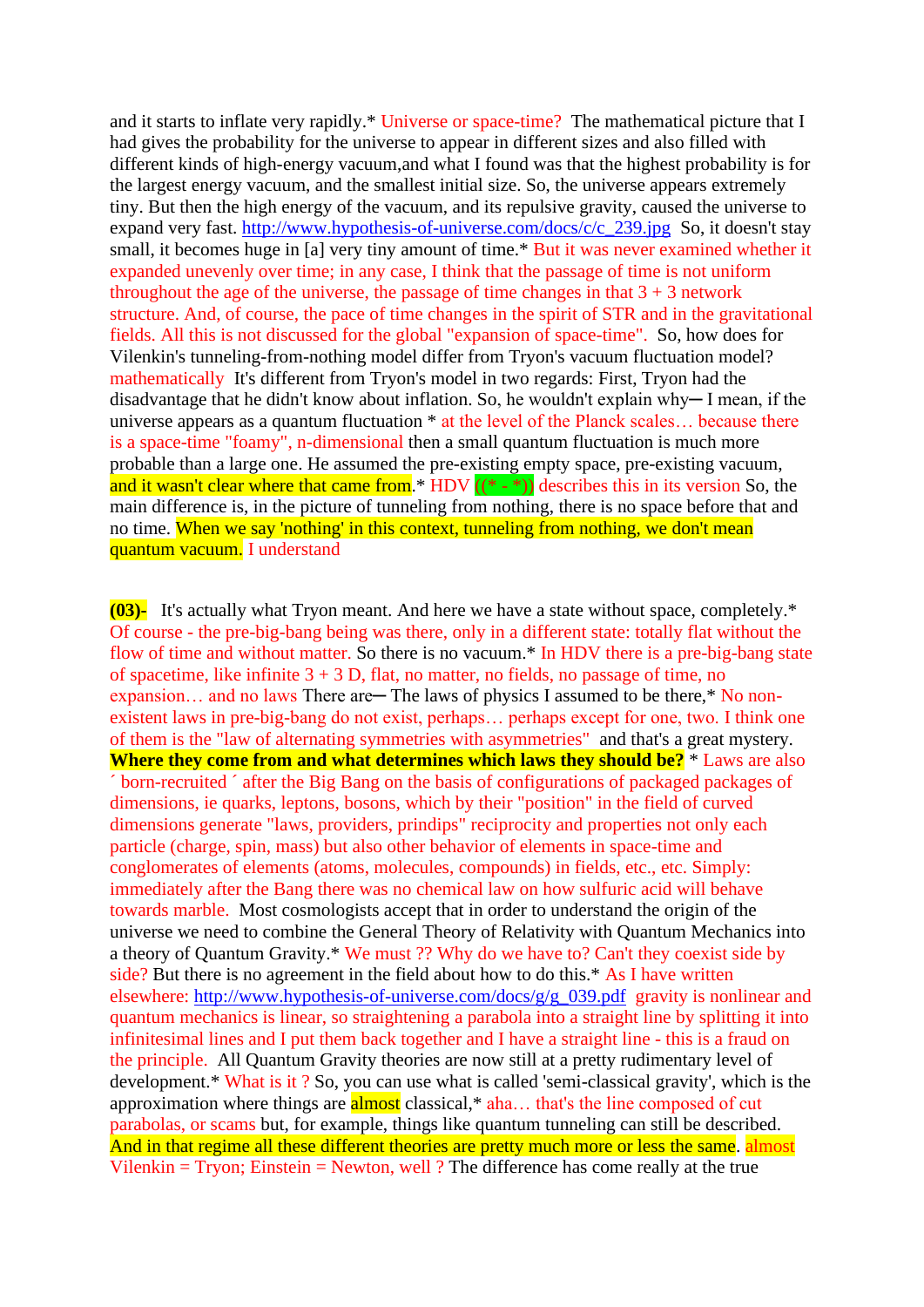quantum gravitational level, where the nature of space-time actually may change like in String Theory, which says that space may have more dimensions,\* yes, time can have more dimensions .., together then when they are packaged they produce matter or maybe even the space and time themselves are kind of semi-classical concepts, and on a more microscopic level we have some different structures,\* structures = intertwined crooked dimensions of three lengths intertwined with three dimensions of time - boiling vacuum so that space and time emerge when you go to sufficiently large scale[s].\* Here's attention: the flow of time in one arrow dominates on large scales, but on small scales, in that foam, the flow of time is "omnidirectional"…; dotto inside packaged packages that present elements of matter And the same is true of Loop Quantum Gravity. $*$  O.K., loop gravity occurs, for example, when two black holes approach, rotating at an angle to each other, and then a "more complicated distortion of space-time" occurs in the environment of two black holes, but it is not a  $3 + 3$ state "packed" into a ball… If the universe began from such a quantum nucleation event, then what would be the cause? \* The principle of dimensional curvature is the answer to that mystery Many quantum mechanical processes do not require a cause. For example, if you have a radioactive atom, you know that it will decay. But you cannot tell when. So, there is a─ Half-life time, for example, that you can tell that in a year the probability for this atom to decay is 50%. Then the year has passed, it didn't decay. The probability for it to decay the next year is still 50%. Eventually, it will decay. But if you ask why did it decay at that particular moment? There is no reason. There is no cause.\* Or we don't know her yet. So, quantum mechanical processes like these are uncaused, and the spontaneous creation of the universe is of the same nature.<sup>\*</sup> This is still your "first" vision. The "second" vision has not yet been explored, my HDV: a step change in the curvatures of dimensions  $3 + 3$  Euclidean flat before Třesk into extremely curved curvatures - plasma, foam of dimensions, boiling vacuum, after Třesk - our Universe It doesn't require any cause.\* ? I can't judge that. Nevertheless, I think that your vision "first": the origin of the Universe Out of Nothing, ie the origin of space and time and matter with "finite mass" is a vision less beautiful than the vision "second" when flat  $3 + 3D$  space-time is infinite in čas, and in which the "cut-bang" (without cause) becomes the "final locality" (singularity?) of extremely curved dimensions and this "foamy locality", the foamy plasma environment of chaotically curved dimensions, becomes the developmental incubator of changes , ie the production of packages = elementary readers by packing dimensions into balls, which are the building blocks of other products - atoms, molecules, compounds, chemistry, biology and DNA…, everyone knows.

It is only a small ESSENTIAL difference between the "first" vision : the origin of everything from Nothing and the "second" vision of matter and fields in the space-time foam environment, from the dimensions of two basic quantities, where each configuration of the used curvature of each dimension from  $3 + 3$  adds "properties" and "laws" to configurations. I believe that when there are people who understand HDV that they will perfect that vision of HDV into a rough, beautiful, meaningful description, this description of mine is simple, rough. While many physicists accept that a breakdown of causality occurs at the quantum level, there are different interpretations of Quantum Mechanics. So, how does this impact on the nature of causality in Quantum Cosmology? The only interpretation of Quantum Mechanics that appears to make sense in Cosmology is the Everett's interpretation or manyworlds interpretation.\* This interpretation also squeaks Because the other-For example, the so-called Copenhagen interpretation— This interpretation requires that there is an observer outside of the universe with some measuring bla-bla device, measuring the universe. In the case of the universe, we don't have such an observer. So, the universe is a self-contained system, and I think many-worlds interpretation is required here. In the Copenhagen interpretation things are a-causal simply because it's kind of built in the nature of [the] interpretation. You have a wavefunction describing your atom, and then the wavefunction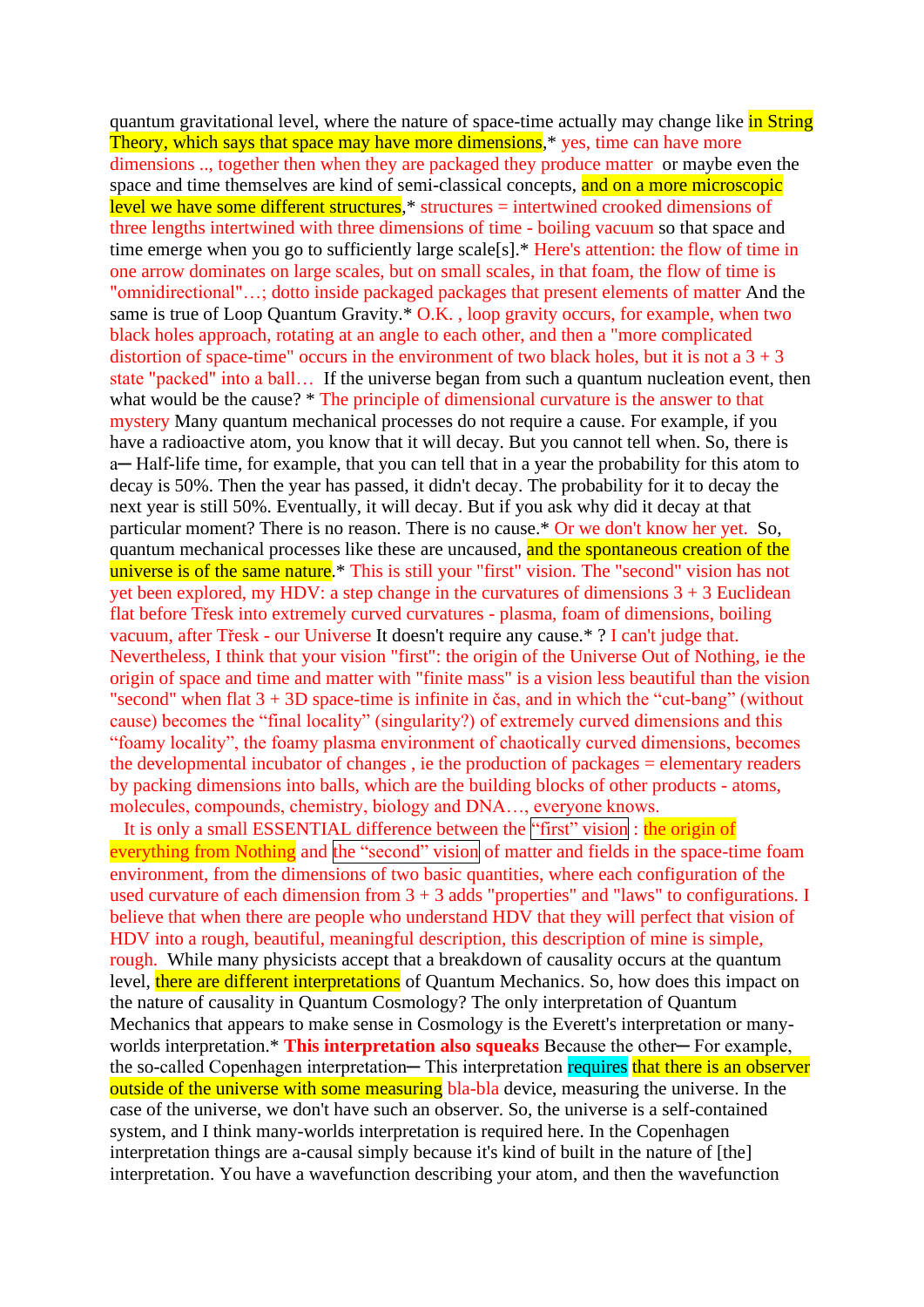collapses  $\rightarrow$  on the paper "in math" *the function* collapses, but what collapses in the realuniverse? and how? in the course of measurement, resulting in some of the outcome probabilistically. And there is no cause how you choose these things— the outcomes. In the case of many-worlds, there is no these collapses of wave function, and the wave function evolves deterministically.\* You have replaced one defect with another So, in a sense, this is a deterministic interpretation of Quantum Mechanics. However, this wave function describes an ensemble of universes, \* (set, that's how much? Half infinity?) and in different members of the ensemble, in different universes, you get all possible outcomes of your measurement. Simply, you don't know which universe you are in. So, which universe you end up in is also an a-causal kind of process. [Phil] I've heard some people claim that's when— Could the pilot wave theory, or De Broglie-Bohm, that that is causal. Do you have any comment on that? Well, I— I thought that this **pilot theory** ? is a beautiful idea. I looked at it in my youth, very which was very long time ago, and I didn't really follow it afterwards. It was - To my understanding, it is not really a well developed theory. It applies to kind of simple settings, a particle moves in some potential, but applying it to Quantum Field Theory, or to Quantum Gravity, I don't think it is at that stage yet. If something could come from nothing, then why doesn't this happen all the time? \* Maybe it's happening. Even in "today's" boiling vacuum, elementary new particles are formed (?) Pairs of particles certainly, but I don't know if so particles, maybe Why don't tigers just appear in our living room? In Quantum Mechanics many things are possible that are not possible in Classical Physics. And, indeed you can have— In principle, you can have very strange things happening. Like objects coming out of thin air. However, there are some rules. And these rules are conservation laws. So, energy conservation is always enforced. So, for example, you cannot have a tiger appear out of — In the vacuum because [the] tiger has a mass, some energy. But if you have a lump of matter, in principle it can turn into [a] tiger.

**(04)-** And Quantum Mechanics will not tell you that this is absolutely impossible, but if you try to calculate the probability of this happening, it will be pretty low. On the other hand, in [the] micro world, when you collide particles like they do at the Large Hadron Collider, you collide two particles and they turn into all sorts of things. They turn into other particles, or you can collide two protons and they turn into a cascade of a huge number of other particles.\* Most often they are "jets", which I consider "shards", not real particles of matter in SM So, on the microscopic scale such processes do occur, and − If you think of the quantum creation of the universe, it is a tiny microscopic universe that has to pop out out of nothing.\* Ugh, you don't have to… If you calculate the probability of this happening—I should say that, conceptually, interpreting this probability is a little difficult. But still, if you do the calculation you find that it is far more probable than having a tiger materialized in front of you. Once the small universe nucleates, it is thought to undergo inflation.<sup>\*</sup> It is created, ves, for sure, but from the dimensions of the quantities **Length** and **Time** by the style of packaging… etc. see HDV But as Vilenkin pointed out in the early 1980s, this was a mind-blowing implication for the large-scale structure of reality. It all has to do with how inflation ends. It happens through bubble nucleation.\* What are "bubbles" made of and what is "nucleation"? I think that the bubbles will be from the dimensions of space-time and nucleation is the wave-wrapping of those dimensions into balls… [http://www.hypothesis-of-universe.com/docs/c/c\\_421.gif](http://www.hypothesis-of-universe.com/docs/c/c_421.gif) ; [http://www.hypothesis-of-universe.com/docs/c/c\\_388.gif](http://www.hypothesis-of-universe.com/docs/c/c_388.gif) ; [http://www.hypothesis-of](http://www.hypothesis-of-universe.com/docs/c/c_283.jpg)universe.com/docs/c/c  $283.jpg$  So, it is like boiling of water. A tiny bubble of our vacuum, like the one we live in  $\frac{1}{\text{pops}}$  out in this expanding, $*$  and what emerges from the "alien" vacuum? inflating universe, and it starts to grow.\* what is "growth"? When I say "the crooked-coiled dimension, it expands and thus stretches and thus" increases the length "(interval), then it makes sense, but for you it" grows "from what? And this bubble nucleation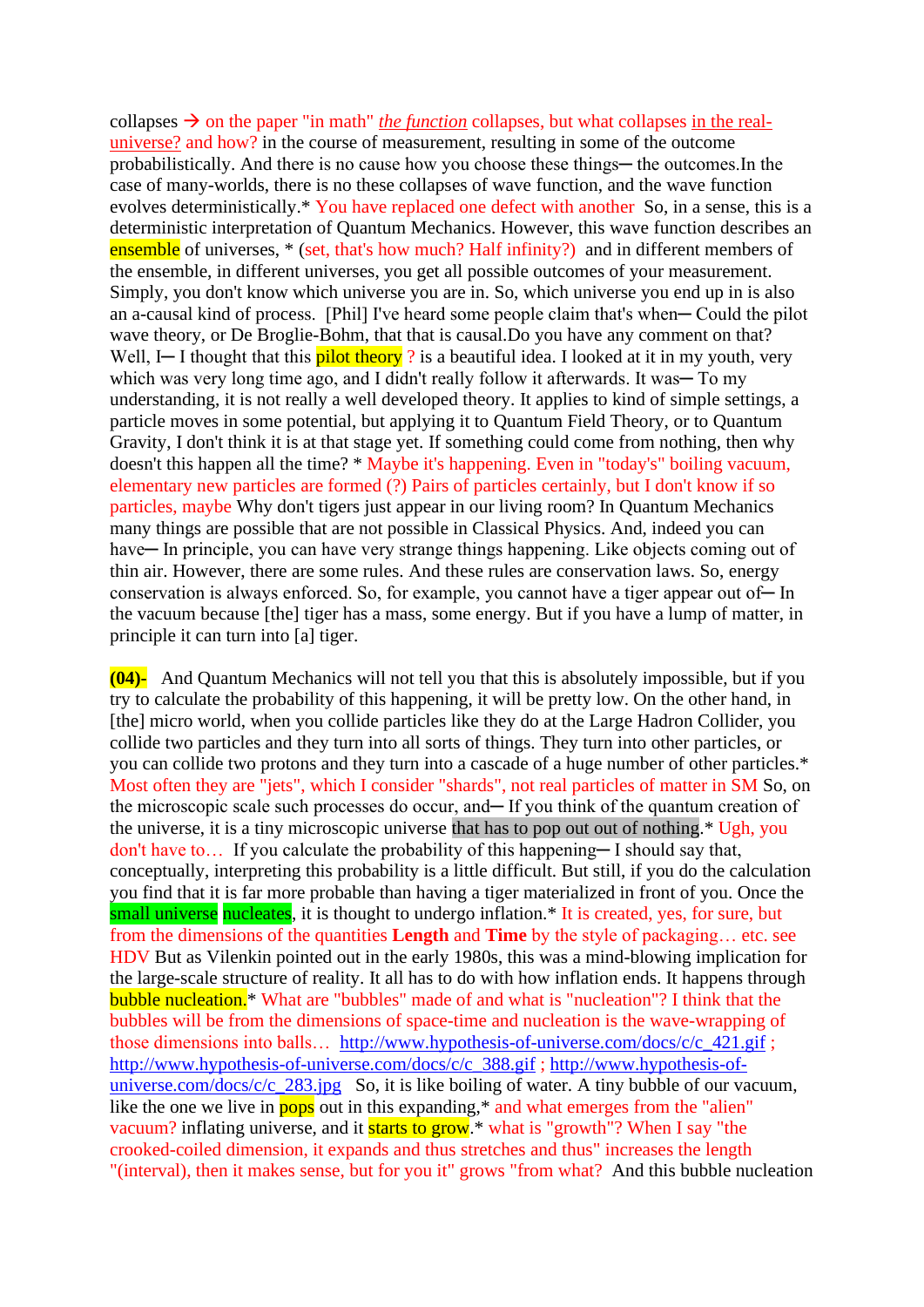is also a random quantum process. It happens at different points randomly, and so− You will have, after a while, this inflating (unpaking) space sprinkled with these different bubbles. The bubbles that formed earlier big, the bubbles that are just forming are tiny. And as I said the bubbles grow, \* they only melt so that the curvature of the dimension expands-unpakings but they very rarely collide, because the space between them is expanding even faster.\* Space expands-unpakings and bubbles (with a different curvature of dimensions) "float" in it [http://www.hypothesis-of-universe.com/docs/c/c\\_244.jpg](http://www.hypothesis-of-universe.com/docs/c/c_244.jpg) ; [http://www.hypothesis-of](http://www.hypothesis-of-universe.com/docs/c/c_241.jpg)[universe.com/docs/c/c\\_241.jpg](http://www.hypothesis-of-universe.com/docs/c/c_241.jpg) .. this is an imperfect visualization of "unpacking" and "centers in the Universe are not just one but millions of such centers, so the area of galactic clusters and half-empty spaces between them unfolds differently." [http://www.hypothesis-of](http://www.hypothesis-of-universe.com/docs/c/c_240.jpg)universe.com/docs/c/c  $240$ .jpg the different curvatures of the curved dimensions fit together We cannot really travel to other bubbles because the boundaries of the bubbles are expanding so fast. They expand at the speed approaching the speed of light. So, no matter how fast we travel we will not reach the boundaries. So, for all practical purposes, we live in a selfcontained bubble universe. And an unlimited number of such bubble universes will be formed in the course of inflation So, that is why it is called "eternal inflation". Inflation never ends in the entire universe.\* and it did not end in another part? It ended in our part of the universe, and this is what we call our Big Bang,\* and in another part weren't the big bangs? when this energy of the vacuum went to ignite a fireball of particles, and that's—That was our local Big Bang in our bubble.\* And what exists between the bubbles? is Beelzebub ruling there? But countless Big Bangs happened before it in other bubbles \* and what about "bangs - splinters" in those bubbles? and will happen after it. Many textbooks claim that inflation happens after the Big Bang. But when we spoke to Alan Guth, the father of inflation, in Episode #4 of this series, he claimed that it might be better to think of inflation version A happening before the Big Bang.<sup>\*</sup> How about thinking about version B, ie HDV? !! \* In the early interpretation, Big Bang was kind of a singularity, where if you take the simplest cosmological models and continue them back in time you find a point where the energy density and temperature become infinite.\* O.K. But there is no matter in the infinitely crooked chaotic foam of dimensions! Matter is born by the process of packing dimensions into "prescribed" configurations from the "prescribed" number of dimensions for each basic elementary particle <http://www.hypothesis-of-universe.com/index.php?nav=ea>(what is the " prescription "I don't know yet) It's simply the point where the mathematics of the theory breaks down. You cannot go any further and so, that's where you stop. But─ The meaning I use the term Big Bang in is the beginning of the standard, hot cosmological evolution. So, when the universe has a very high temperature, very high density, is rapidly expanding—That's the Big Bang. Before that, according to present views, we have inflation. Now Big Bang, the term, is sometimes applied to [the] initial singularity, if you want to consider one. But, in fact, I think [a] singularity is not a useful thing to have in a physical theory, because you want your mathematics to work, you don't want it to break down."What happened before the Big Bang?": inflation.\* ? inflation, but what? what inflated? and where was it? in what? "What happened before inflation?" \* An unanswerable question for physicists and their visions. For HDV, it's absolutely essential and realistic:  $3 + 3d$  flat space-time, infinite, no matter, no fields, no flow of time, no expansion of space. Then in this middle big-bang. No matter what you say you can keep asking what happened before that.\* Yes, these are bad questions, because the flow-time before the big bang did not exist, but there was a majestic  $3 + 3d$  space-time with two quantities (which have three plus three dimensions) So, creation from nothing kind of seems to be the only thing that stops this infinite regress. Not no When I had the idea that inflation is eternal I went to see Alan Guth and tell him about this. And he actually fell asleep. I should say that now he is a great enthusiast of eternal inflation. When I got to know Alan better, I discovered─ Well, first of all, I discovered that he's a pretty sleepy fellow. He comes to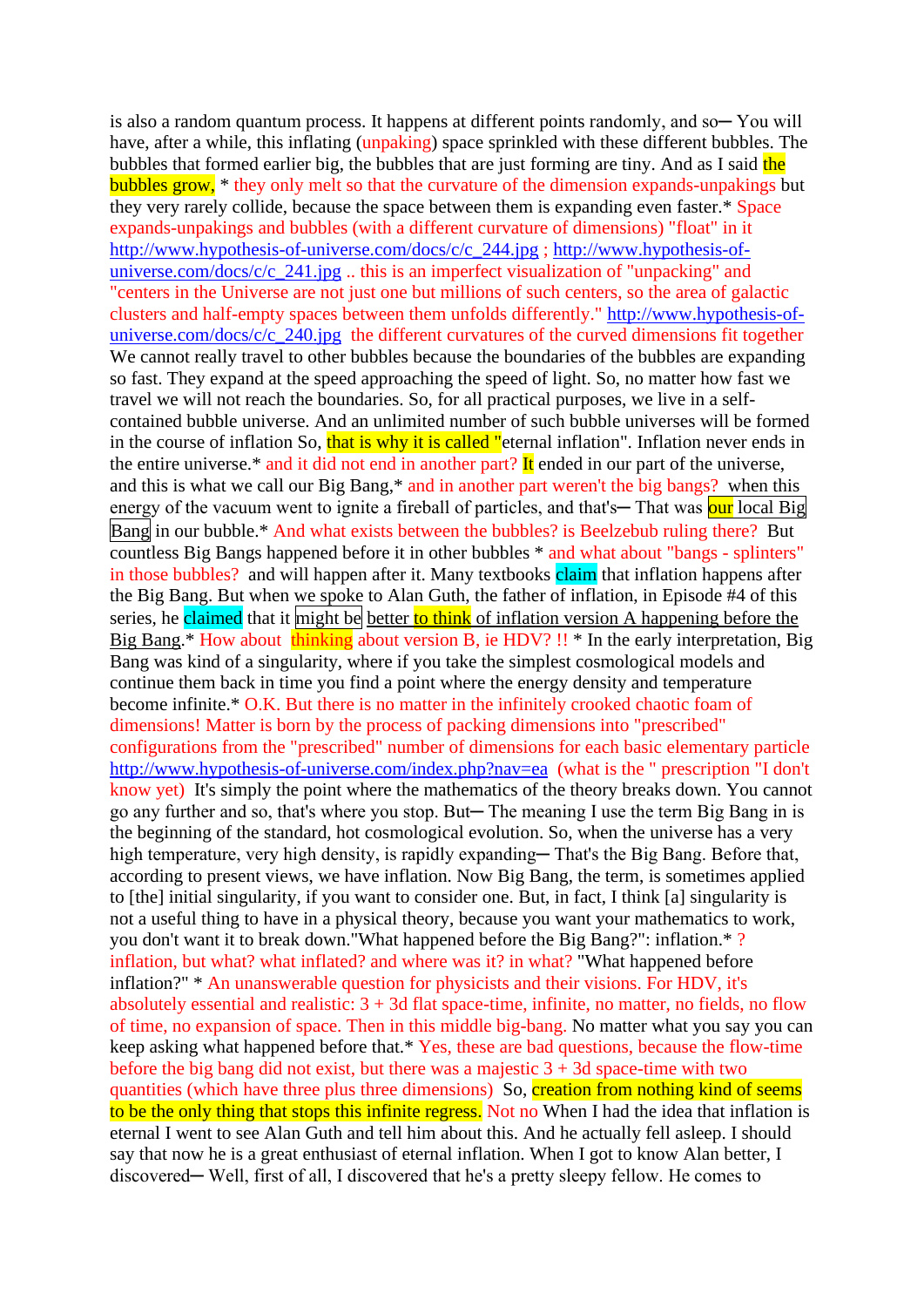seminars regularly, and he regularly falls asleep a few minutes after the seminar begins in most cases. Sometimes actually [he] stays awake, but these are exceptions. But then, no matter what, in the end Alan wakes up and asks [the] most penetrating questions about— About what was said in the seminar. If I knew his supernatural abilities, I would continue telling him about my idea, but I quickly retired. Many have claimed that as other bubble universes cannot be directly observed, the multiverse is not science. In Episode #4 we talked about the possibility of detecting signatures, bubble collisions in the Cosmic Microwave Background, But the Vilenkin and his collaborators have recently worked on a new proposal for testing the multiverse.

**(05)-** multiverse picture, there is not just one type of bubbles. String Theory, for example, predicts an enormous number of possible types of vacua, and all these vac— With this vacuum comes a corresponding type of bubble which can be filled with that vacuum.<sup>\*</sup> The basis of the vacuum is a network of  $3 + 3$  dimensions called space-time... and only "then" the vacuum is formed, eg into "foam of curved dimensions", in which packed geons, cocoons… or pairs of particles can "form-disappear", simply the vacuum is "full curvature dimensions "and dimensional curvature is the PRINCIPLE of realization = constructions of matter in the style of" packing "into, which" take on "properties ..etc. as HDV says And in the course of eternal inflation all these vacuum states will be populated to have bubbles within bubbles, within bubbles. When inflation was going on in our region of space, bubbles of different vacua popped out and expanded. \* We just each tell each other a different fairy tale… *"me about the goat, you about the car"* When we worked on this idea we thought, 'What is going to happen to these bubbles when inflation ends?' The answer is that instead of expanding they will start contracting and they will collapse. \* When the universe and all its curved dimensions expand (by which I mean spaces-volumes between galaxies, and spaces in the cosmic web, and spaces in galaxies and spaces trapped in matter  $= 3 + 3$  dimensions packed), so that all curvature of all dimensions therefore, "matter will melt", the Universe will be in the state that prevailed before the Bang of this universe, the flow of time will stop - it will be unpacked, expansion will stop - the dimensions will be Euclidean-equal - laws, rules, principles will disappear, etc. The multiverse is changing just and, thanks to the "curvature" of dimensions, this is a basic act They will form black holes. And we've calculated the mass distribution of these black holes. So, there are there is a very uniquely defined distribution of masses.\* At the large scale, the weight distribution is homogeneous, because the distribution of curvatures is also homogeneous… [http://www.hypothesis-of](http://www.hypothesis-of-universe.com/docs/c/c_362.jpg)[universe.com/docs/c/c\\_362.jpg](http://www.hypothesis-of-universe.com/docs/c/c_362.jpg) The picture presents a luminous mass, yet this "network of points" could easily serve as a visualization of inhomogeneous curvatures of spatiotemporal dimensions ... that is, as if I asked a graphic designer to draw networks of more and less vibrant fields and volumes of spatiotemporal dimensions And, for one thing, these black holes

are interesting because they may explain, say, the origin of supermassive black holes that we observe in galactic centers. But also if we really detect black holes with this predicted mass distribution, that would be evidence for the multiverse, that we indeed had this period where bubbles were nucleating. So, these are basically failed bubbles, these big black holes. So, these are direct tests. If we are lucky enough, we will be able to observe these things. But also there are indirect tests possible. The idea is that if you have indeed these bubbles with variety of physical properties,\* the mass elements have properties, but what are the properties of space-time? than the only one : "CROSSING THE DIMENSIONS" some people noted that this will explain fine-tuning, observed fine-tuning of the constants of nature.\* Constants are an interesting topic. Among other things, the "size" of the constant certainly depends on the human choice of units (and which quantities have units?… That?). [http://www.hypothesis-of](http://www.hypothesis-of-universe.com/docs/c/c_052.jpg)[universe.com/docs/c/c\\_052.jpg](http://www.hypothesis-of-universe.com/docs/c/c_052.jpg) It will be more mysterious to find out "why the elementary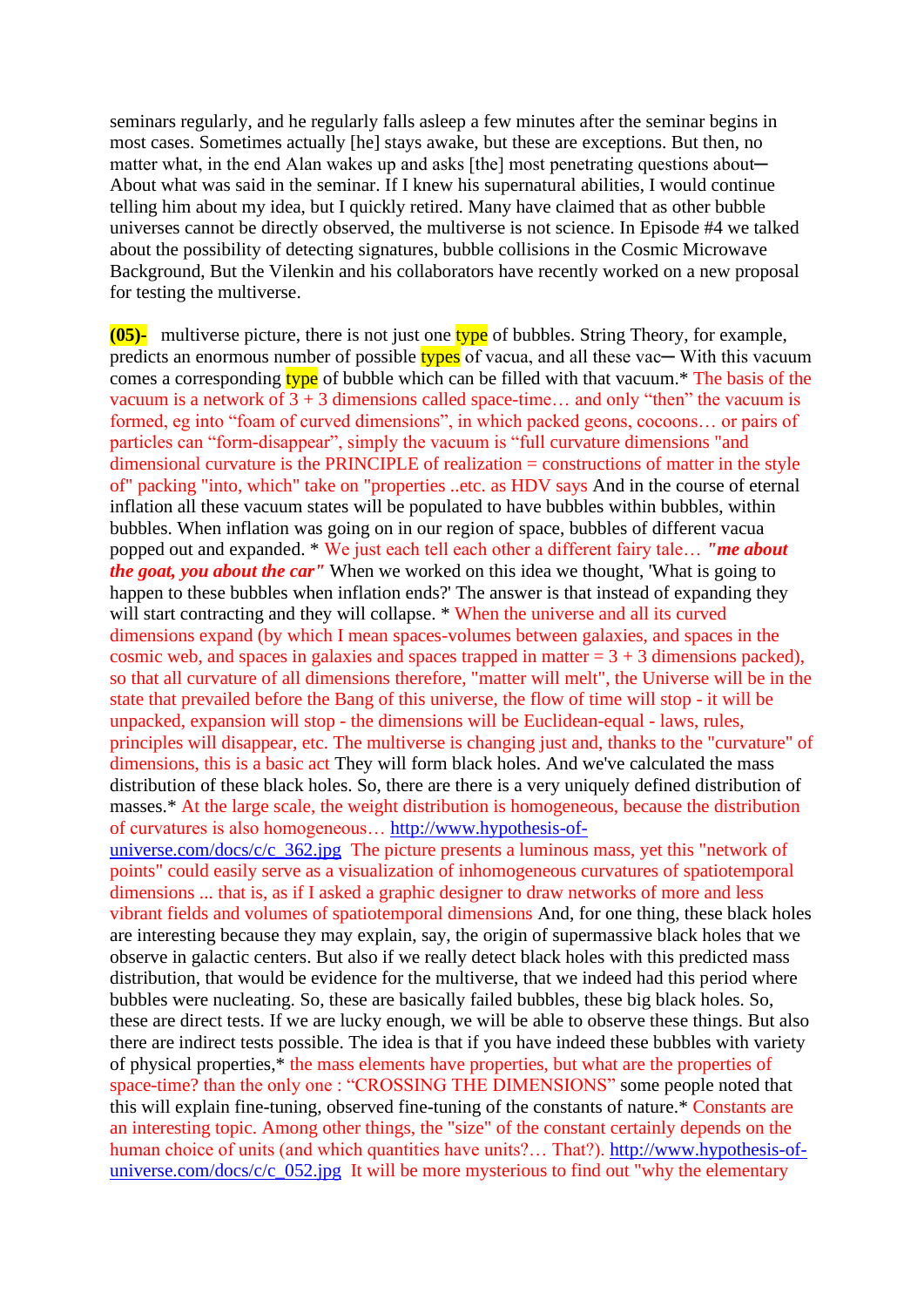particle is built by a" Somewhat "approved template, ie a non-random configuration of the packaging of dimensions" unelected "and unelected given curvatures. I have no idea Because obviously we can live only in those bubbles which are suitable for life. But you can turn this around and make it a testable prediction. You can say, okay, if you have a theory of this multiverse, Can we try to predict what kind of bubble we are most likely to inhabit? In particular, what values the constants of nature, like [the] gravitational constant, or electron charge, or whatever other parameters [it] will have. This prediction was actually successful for one constant, which is the cosmological constant of the vacuum energy density, or it is sometimes called dark energy.\* O.K. Vacuum energy in HDV theory can be nothing more than a "dense foam of curved dimensions"… curvature of dimensions is the main reason for the realization of matter (and fields as well) There was a great problem related to this parameter, which is that particle physics models naturally predict a huge value for this cosmological constant. And that would cause the universe to inflate at tremendous rate, which we obviously don't observe. So, the the problem was why the vacuum energy is so small. If you calculate the vacuum energy, this large value comes from quantum fluctuations due to different fields. Like, for example, photons contribute positively to vacuum energy and electrons being fermions contribute negatively. So, in principle, you can imagine that different contributions will cancel out, but that would require cancellation up to 120 decimal points.\* !?!? I personally do not believe in the accelerated expansion of the Universe. I am a conservative and I believe in "parabolic gradually slower and slower unpacking", ie at  $\Lambda = 0$ <https://astronuklfyzika.cz/Gravit5-3-TemnaEnergie.gif> So, that would be a tremendous fine tuning. However, if you have a huge multiverse with a very large number of different vacuum types, in most of the bubbles you will have [a] cosmological constant very large, and there will be no observers there. But in some very, kind of rare bubbles, just by chance, you will have a small value. And that's where the observers will be. Now, you can try to figure out what value we are likely to observe. Steven Weinberg was the first to find the bounds. He found the bounds if the — He figured that if the cosmological constant is bigger than some certain value, then the repulsive force due to it is too large to allow galaxies to form. So that obviously will not be a populated type of universe. But the next step was to figure out─ Okay, this is where we don't live, right? So, this is not really a useful prediction. But you can try to calculate where we are most likely to live. And that's in those bubbles where the cosmological constant does not start dominating before galaxies are formed. So it allows galaxies to form. And then you have a large number of galaxies. After that, [the] cosmological constant can dominate without damage. And that predicts a value, or a range of values rather, which at the time when the prediction was made people paid little attention to it, because anthropic arguments were in disrepute— Disresp— Disrepute, I think. —Yeah. And, then— [A] value in the predicted range was actually observed. It came as a shock to most physicists when the antropically predicted value of the cosmological constant was actually observed. And this changed many minds. So, no other possible explanations for the observed value of the cosmological constant have been found. So, this may be our first indication that there is indeed a huge multiverse out there. If the amount of dark energy in the universe is delicately fine-tuned for life, the multiverse can explain why. We have to live in a part of the multiverse that permits life. [http://www.hypothesis-of-universe.com/docs/g/g\\_041.pdf](http://www.hypothesis-of-universe.com/docs/g/g_041.pdf)

**(06)-** But a recent study has suggested that dark energy could be many times larger than the observed value, without threatening life Furthermore, they claim that this puts pressure on the multiverse as an explanation. I think they somewhat exaggerated the — That — So, the initial prediction when you calculate the probability distribution. That calculation was actually a pretty rude. The — Basically the probability of finding a certain value of [the] cosmological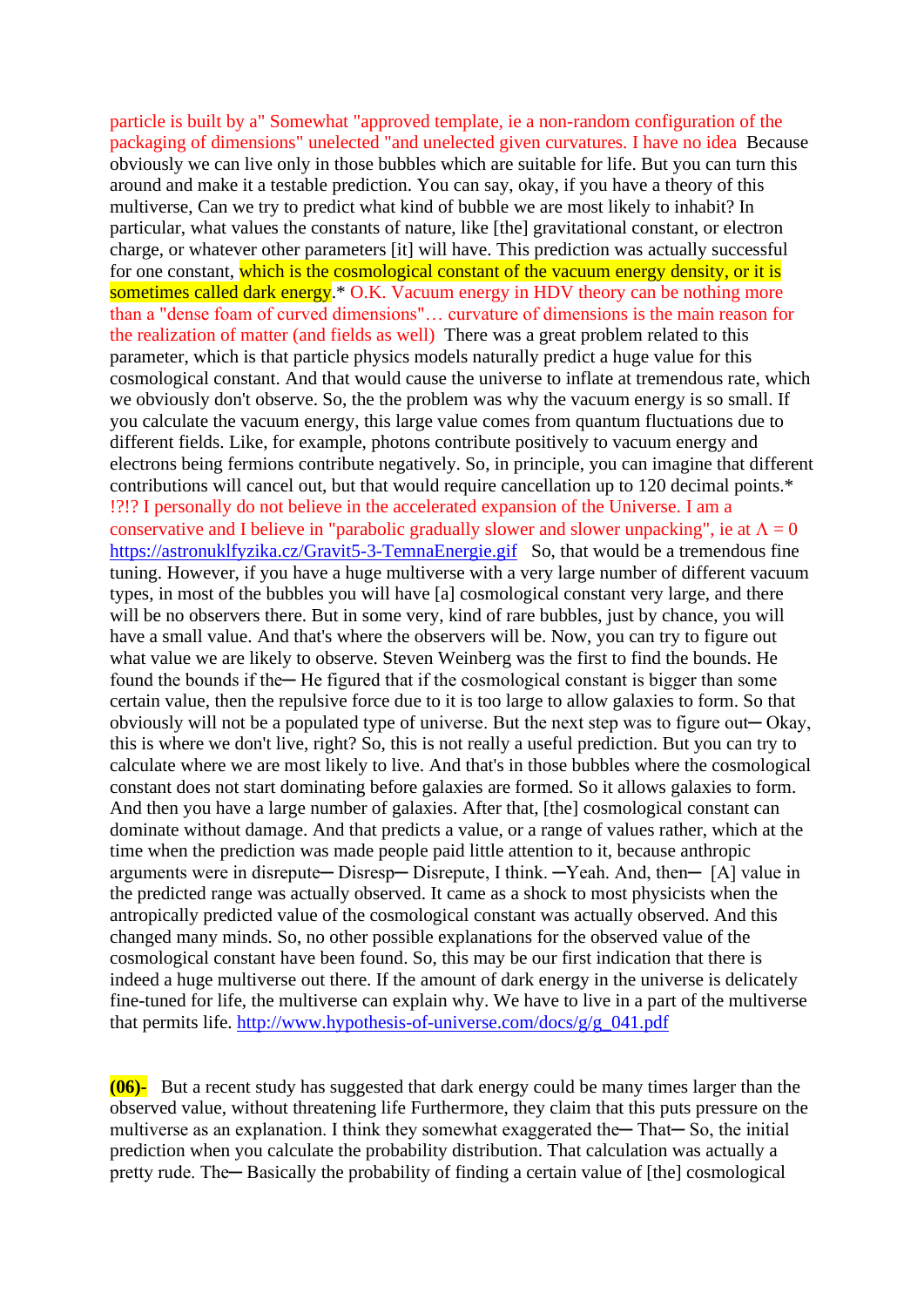constant was identified with the fraction of matter that clusters in galaxies. So, if you have a cosmological constant large enough to make, say, most of the matter to avoid clustering in galaxies, and only a few galaxies are formed, then the probability of such a universe is low. And if most matter is in galaxies, then the probability is high. When you calculate the probability distribution using this you find that it is pretty broad. And the observed value is on a low side of the distribution but within the 95% range. So, what they did—They did a more realistic calculation using [a] numerical simulation of the universe, and they found that it is somewhat broader than—But, in my view, not dramatically broader than analytic calculations did. But the main point is not that, that I want to make. The main point is that this model is, as I said, it is rather primitive. For example, it doesn't consider differences between galaxies. So, if the cosmological constant is large, for example, then it starts dominating early. And this means that galaxies also must form early.Any galaxies that you form will form earlier than galaxies in our version of the universe. Earlier means density is higher. So those galaxies will be denser. And stars will run into one another more often, and what's more important, supernovae will explode closer to us, right? Because the density of stars will be higher. In the last few months there appeared a paper where— I don't remember the names, there were four Japanese authors— They did a simulation but now including this effect of supernovae. And with some realistic assumptions about how close you can afford to have a supernova to you without causing a great extinction. And they found that as a result the probability distribution changes in such a way that we happen to be just in the middle of the distribution. So, I think there is no big problem there. While eternal inflation may be possible to probe experimentally, is there any prospect for evidence of tunneling from nothing? The mathematics of this proposal gives you a probability distribution for initial states. So you can say what kind of state the universe is most likely to appear. Inside it will be very small, filled with this high-energy vacuum. What kind of fluctuations it will have, and so forth. The problem is that after that, you have this eternal inflation with bubbles, and so forth. So, the universe forgets its initial state. So, you have tunneling from one bubble to another. So, it's kind of a process where the initial state is completely erased. And that's why it's very hard to test. So far nobody [has] really figured out how it can be tested. The universe could be closed, like a sphere, or negatively curved, like a saddle, or have no curvature, like a flat plane.\* https://astronuklfyzika.cz/Gravit5-3-TemnaEnergie.gif; [https://astronuklfyzika.cz/Gravit5-3-](https://astronuklfyzika.cz/Gravit5-3-TemnaEnergie.gif) [TemnaEnergie.gif](https://astronuklfyzika.cz/Gravit5-3-TemnaEnergie.gif) ;

[https://upload.wikimedia.org/wikipedia/commons/thumb/d/dc/Friedmann\\_universes.svg/440p](https://upload.wikimedia.org/wikipedia/commons/thumb/d/dc/Friedmann_universes.svg/440px-Friedmann_universes.svg.png) [x-Friedmann\\_universes.svg.png](https://upload.wikimedia.org/wikipedia/commons/thumb/d/dc/Friedmann_universes.svg/440px-Friedmann_universes.svg.png) One thing tunneling from nothing does suggest is the shape of the universe. The universe in this picture has to be closed. Because an open universe is infinite, and the probability for an infinite fluctuation is exact exactly zero. [Phil] We observe the universe to be flat. Is that right? Geometrically, yes. It's flat with a very high accuracy.\* From a global point of view, in a "stop-time" overview  $\gg$  today  $\ll$  it is also almost flat, (geometrically Euclidean) up to a distance of about 400,000 years, [http://www.hypothesis-of](http://www.hypothesis-of-universe.com/docs/c/c_239.jpg)[universe.com/docs/c/c\\_239.jpg](http://www.hypothesis-of-universe.com/docs/c/c_239.jpg) , as the picture shows [http://www.hypothesis-of](http://www.hypothesis-of-universe.com/docs/c/c_029.jpg)[universe.com/docs/c/c\\_029.jpg](http://www.hypothesis-of-universe.com/docs/c/c_029.jpg) from a distance is flat, but in localities everywhere in the universe elected, galaxies, clusters of galaxies or networks, these localities are variously nonflat, ie curved - the curvatures of  $3 + 3$  dimensions float in the whole range: from extreme curvatures through geometric curves such as parabola = gravity to those almost linear curvatures. [Phil] So, how do you make that? 'Cause, isn't a closed universe curved? Sure. The universe is closed, and when it appears is like a three-dimensional sphere of extremely small radius. But then it inflates, and Inflation makes it huge.\* Stop-states of the Universe in stop-time So, we see only [a] small portion of this universe and it appears flat to us.\* O.K. On the observability horizon, which is 13.8 billion years away from our system, space-time is rotated, distance = line from our system to the visibility horizon is rotated, it is curved just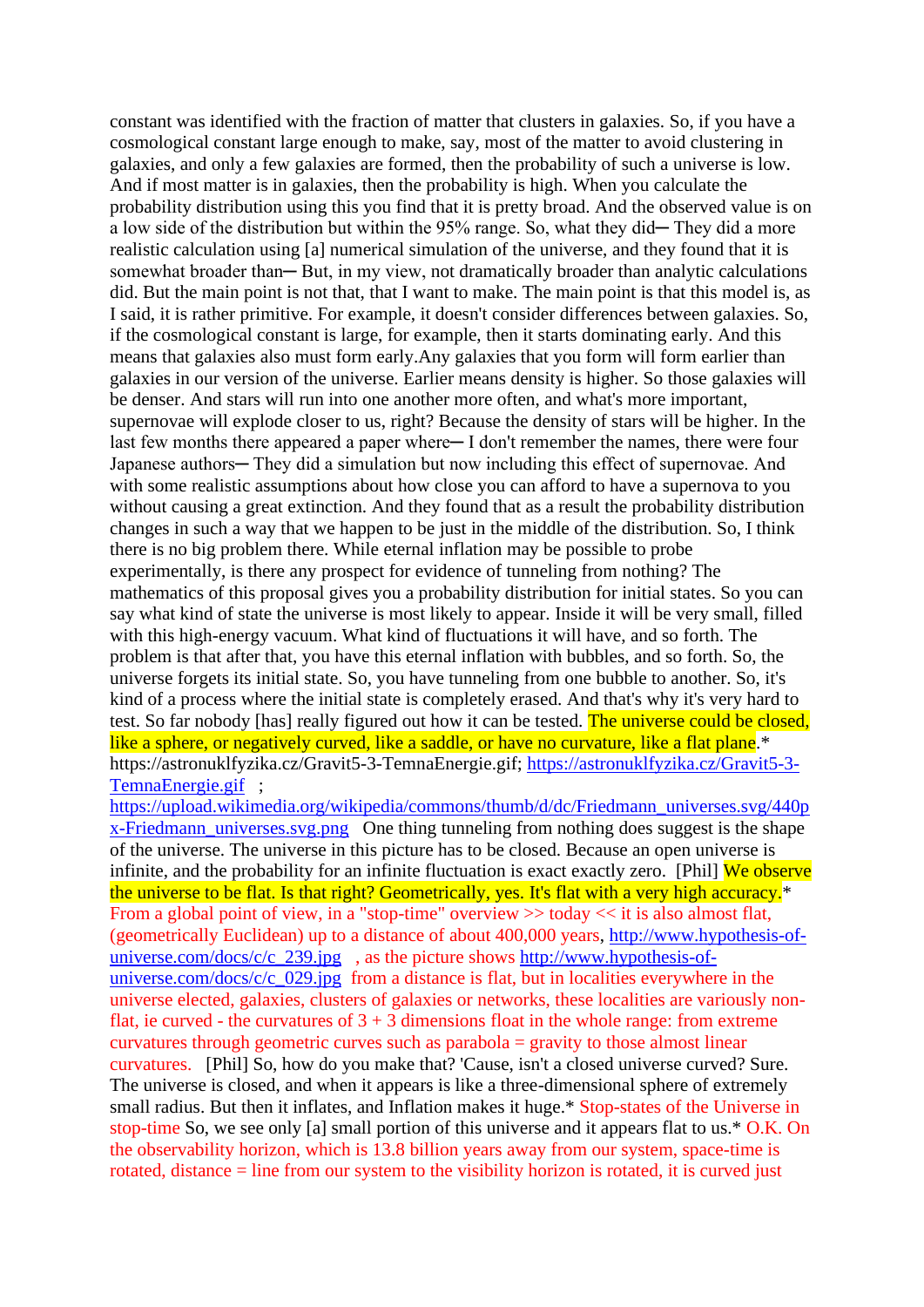according to STR… because STR is by its nature a rotation of systems, ie the Observer and system Object. The photon that leaves the quasar lying directly on the horizon will no longer reach us because it flies "radially" from us, and from the quasar a short distance from the horizon it flies towards us "in an arc" because the global space-time is already rotated at the horizon The tunneling from nothing proposal requires that the laws of physics exist platonically independent of the universe.\* But laws cannot exist "independently" of the Universe, of the existence or non-existence of the Universe. It is absirdita. The sequence of laws is born during the aging of the Universe One reaction has been that this cannot be. As laws are just descriptions of how objects behave and have no causal powers. People who say that was a mere descriptions— I don't know where they get this knowledge. It seems to me that the laws may well have some platonic existence.\* No. Laws also have their genesis, ie the "tree of succession" of the emergence of new and new laws. After the Big Bang, "all" contemporary laws did not exist. In biology, we have a lot of rules and laws that weren't in that hot plasma after the Bang [Phil] Do you have any thoughts on why the laws are what they are? [http://www.hypothesis-of-universe.com/docs/g/g\\_041.pdf](http://www.hypothesis-of-universe.com/docs/g/g_041.pdf) ; [http://www.hypothesis](http://www.hypothesis-of-universe.com/docs/eng/eng_009.pdf)[of-universe.com/docs/eng/eng\\_009.pdf](http://www.hypothesis-of-universe.com/docs/eng/eng_009.pdf) Any ideas about that or it's just a given? I wish I had, but it's certainly the question that suggests itself.

And the only attempt to address it, which I know, was made by Max Tegmark, who suggested [an] even bigger multiverse \* Is this an "attempt"? and even one? the best ? how to prove that the laws (physics, chemistry, biology) are platonic chosen all at once? ...?. , $\odot$  He said that, okay, maybe all possible mathematical structures are somehow realized. I think this idea has some problems, like, for example, there are many more complicated mathematical structures than simple ones. The laws we observe have certain simplicity to them. Einstein said beauty.

**(07)-** So, this seems to be a different selection criterion from just a random pick in the huge set of mathematical structures. But the bottom line is that we have no idea where the laws of physics come from.\* I repeat: laws are born, arise, recruited into a parallel sequence along with the formation of elementary particles and their interactions into more complex structures, which is the "interweaving" of packages of curved  $3 + 3$  dimensions in the welcome of spacetime. A frequent problem that has been raised in the context of a multiverse is that of a "Boltzmann brain". If universes can spontaneously appear, why not just a brain?\*,  $\odot$  I will point out my work here again [http://www.hypothesis-of-universe.com/docs/eng/eng\\_009.pdf](http://www.hypothesis-of-universe.com/docs/eng/eng_009.pdf)  when I regret with sad amazement that there was not a single person in the world who would read it and offer it to perfect this vision And if such brains dominated the multiverse, then why aren't we one of them? In the multiverse you have these bubbles nucleating,\* "Multiverses"; "Bubbles" are, in my opinion, a useless fantasy which are populated by observers like us, and you can also have these freak observers that fluctuate out a vacuum, or isolated disembodied brains, \* I like that more than you say, they like the fairy tale Devil and Spinner as people suggest, which have the same perceptions as we have. Once you have a specific model,  $\odot$  of the multiverse, \* and the model Hell with devils is not enough ?? you can figure out which are more probable. Like, you can compare their numbers, and if your model predicts ,☺ \* sometimes "model" predicts a devil with three corners... that predominantly the observers are Boltzmann brains, that the model is, I would say, ruled out by observations. Maybe not ruled out by observations, but I think this model is unsatisfactory. ! But there is a criterion which you can figure out, and there are quite a few multiverse models which do satisfy the criterion-That ordinary observers dominate over Boltzmann brains. So, I don't think it is an insurmountable problem. It is just a condition that needs to be satisfied. In one of our previous episodes, we discussed the No Boundary Proposal of Hartle and Hawking. How do these proposals differ from one another? The the two proposals are similar in spirit, but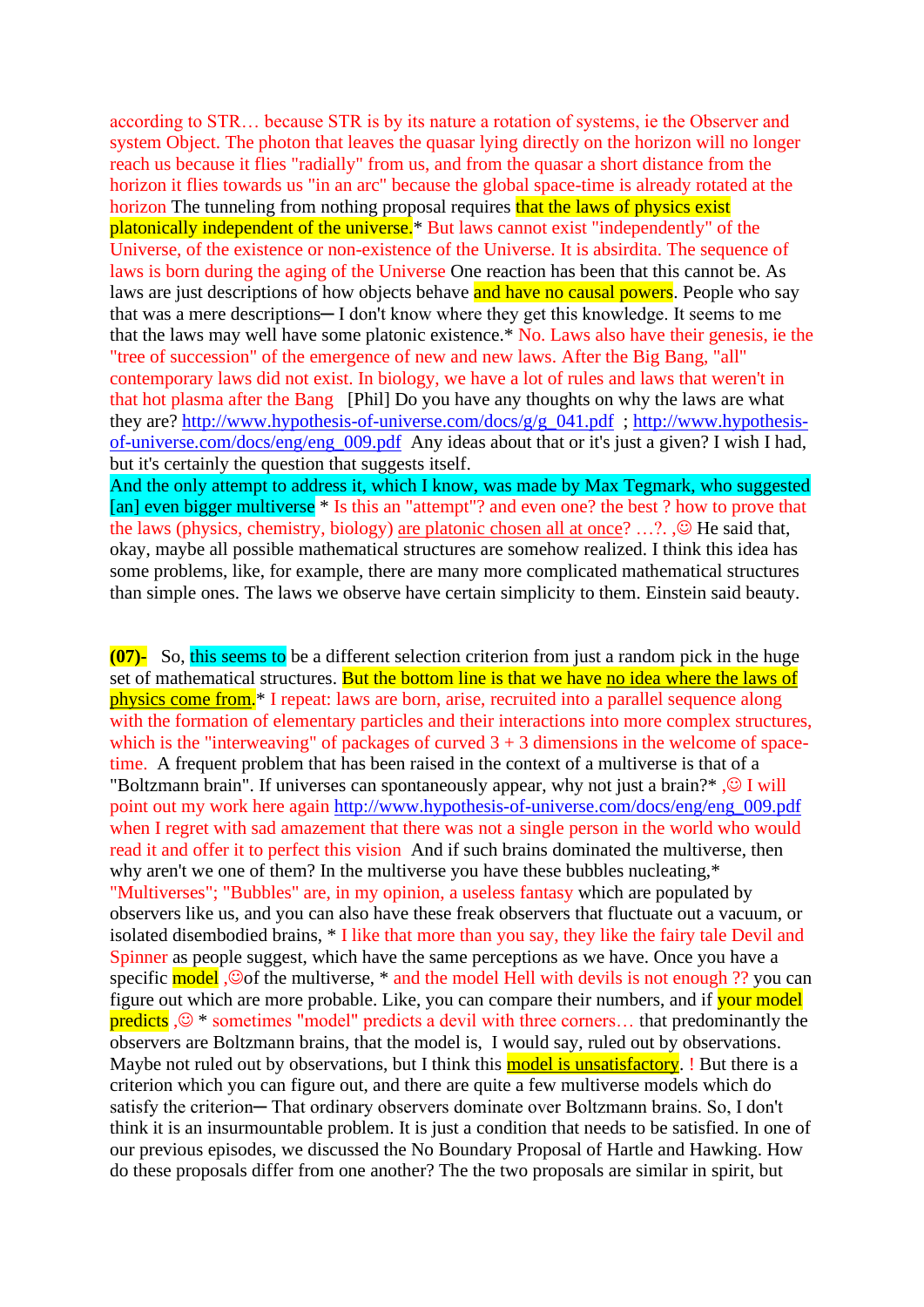mathematically, they are rather different.And the predicted initial conditions for the universe are also rather different. In the tunneling proposal the prediction is that the universe appears filled with the very high-energy vacuum  $*$  O.K. Every crooked state of three plus three dimensions is already a state of matter and therefore energy… The distortion of dimensions is the essence of the appearance of matter… and no one in the bag is surprised that "the foam of those dimensions" reigns and behaves like a plasma in a chaotic state and it has initially a very small size. Because these things are related: The high-energy vacuum corresponds to small size of the universe.\* This is the case after the Bang... but it is still the case in the development of space-time into expanding more complex forms of space-time with matter (fields, stars, galaxies,) the energy (low-energy) vacuum does not disappear, there is 13.8 billion years throughout history, there is all around each of us (on the Planck scales) The Hartle-Hawking proposal, on the contrary, says that the universe should appear filled with very low energy vacuum and have a very large size. The larger the initial size the more probable it is. I find this rather counterintuitive, but on the other hand, things do not have to be intuitive with quantum gravity. While inflation is the mainstream view of cosmologists, it does have its critics. And one of the most prominent of these is Neil Turok. He and his colleagues recently took aim at the Vilenkin's tunnelling from nothing proposal. They claimed that this thing doesn't work and, basically, if you look at other particles, other than just gravity and this field that is responsible for inflation, there are huge instabilities. That somehow these particles are created they are formed \* they are formed by packing space-time dimensions by packing space-time dimensions in huge numbers, and—So the model predicts various disasters which we don't observe happening. And they claimed that this applies both to my proposal of tunneling from nothing and to the ideas of Hartle and Hawking, which were in a similar vein. So, there was now a stimulus to reexamine these ideas, and I actually wrote a paper with Masaki Yamada, here at Tufts, where we show that these things don't really happen. But this required a better understanding of mathematics of the model, and—So, we felt that we made some progress. In 2003 **Arvind Borde, Alan Guth and Alex Vilenkin** published a theorem, often known as the BGV theorem, which implies inflation must have a beginning.\* Inflation of "what" (?) (Matter? Money, love?) Must have a beginning ??? "What" explodes with inflation? It is the inflation of the quantity "LENGTH" and the quantity "TIME" (which each have 3 dimensions). These can inflant and the material elements are only secondary in  $3 + 3D$  But does that mean that the universe as a whole had a beginning?\* O.K. "Our" Universe had the beginning of the beginning of the genesis of changes in that Bang (the beginning of the flow of time, the beginning of space expansion, the formation of matter, etc.) and the logic of your sentence implies that there is still a "foreign" Universe and… our "Universe The theorem proves that inflation must have a beginning, right? The universe as a whole— It doesn't— The theorem doesn't say that. It says that the expansion of the universe must have a beginning, right? But it opens the door somewhat for alternatives. One alternative that would circumvent the BGV theorem is a universe that contracted before it expanded. While many cosmologists we've interviewed find this a plausible option, Alex Vilenkin takes the opposite view. Strictly speaking the theorem allows the universe, which is contracting from infinite size, for example, \* which is the interpretation of "ours" about when from an infinitely large  $3 + 3$  dimensional universe before Bang (flat without matter, without fields without flow of time, without curvatures of dimensions ) was born by step shrinkage  $=$ extreme curvature of all dimensions into PoClamp foam of boiling dimensions = plasmas as finite size and then bounces and re-expands. It— This excludes the model of eternal inflation to the past. The question that the theorem answers clearly is that inflation maybe eternal to the future, but cannot be eternal to the past. There may be problems with contracting universes, because basically contracting universes are highly unstable. If you have, for example— You know, the galaxy is formed by gravitational instability. You have a small over density and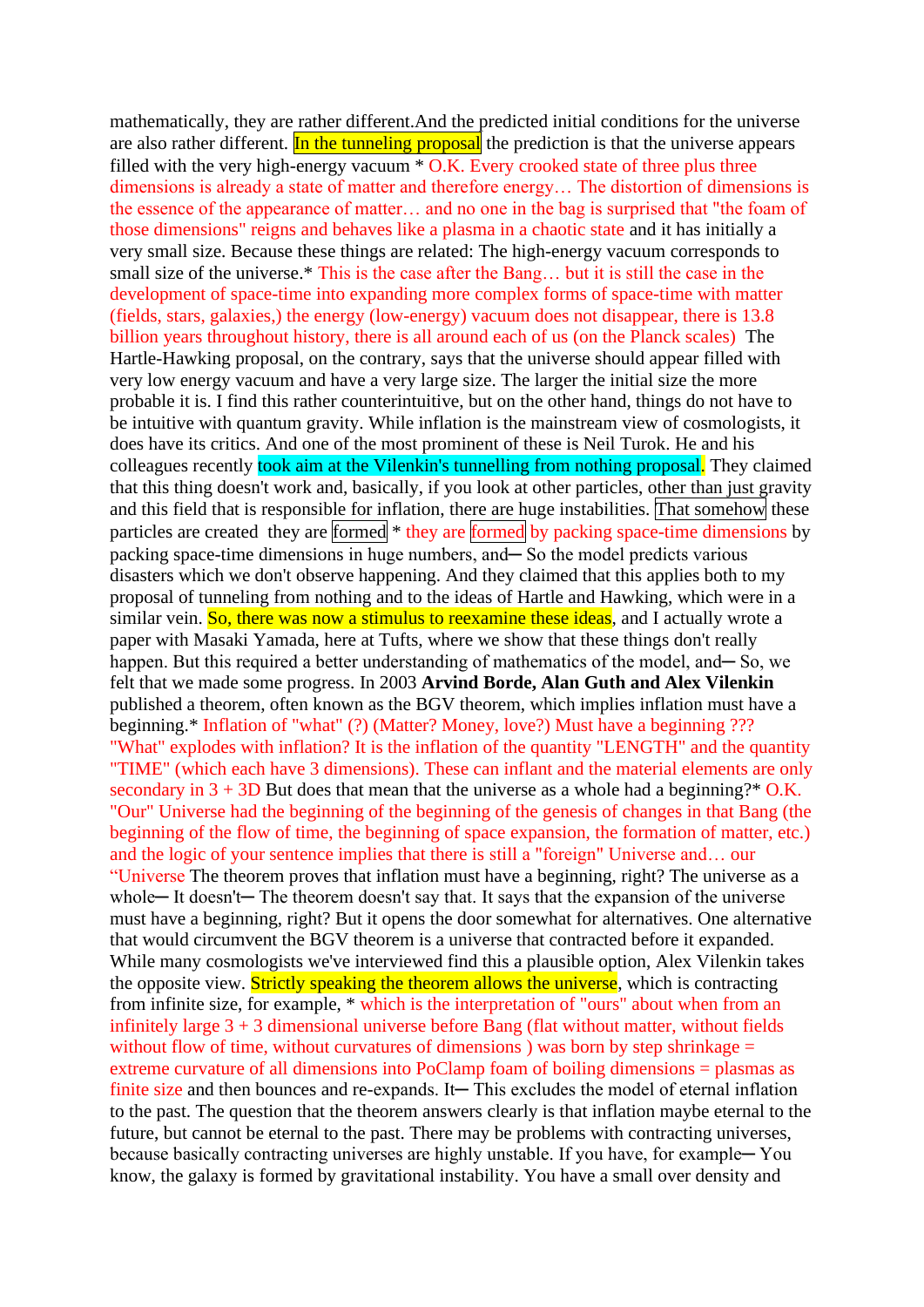attracts matter and it grows. In flat space it grows faster than an expanding universe.\* It could even be the case that the abrupt expansion of the plasma could occur in parallel with the "abrupt" dynamics of dimension packing, which carries smaller volumes with a denser environment. Both take place s i m u l t a n e o u s l y : expansion of space-time and collapse of space-time (into quarks, leptons, bosons ...; further into atoms, molecules and compounds) When the universe expands, it slows down all these instabilities. But in contracting universes, it grows catastrophically. So, if you have some inhomogeneities in this contracting universe, they would grow out of hand. For example, if you have bubble[s] forming, all these bubbles instead of being driven away from one another they would be driven towards one another.

## **(08)-** So, the whole thing will [be] filled up with bubbles and inflation will end. But strictly speaking, it is allowed. One of the great mysteries of Cosmology is why did the Big Bang have such a low entropy condition?<sup>\*</sup> [http://www.hypothesis-of-](http://www.hypothesis-of-universe.com/docs/c/c_088.jpg)

[universe.com/docs/c/c\\_088.jpg](http://www.hypothesis-of-universe.com/docs/c/c_088.jpg) Vacuum foam of chaotically boiling dimensions will probably be the most ordered state of matter, ie with the lowest entropy (?) Entropy is an extensive quantity, it's proportional to the volume. And the very small universe will necessarily have a very low entropy. But also it is filled with vacuum, and that is also the lowest entropy that you can have, is the vacuum. While Alex Vilenkin's picture of multiple Big Bangs is a radical one many of his critics propose a cyclic model instead, which also has many Big Bangs. It seems there are very few, if any cosmologists, proposing the standard picture of a single Big Bang. \* That's not enough... If you call standard what is called the Standard Big Bang Cosmology, which was the hot Big Bang. You start with a very hot, dense universe which begins at [the] singularity. So that picture I don't think anybody believes. \* When I started with HDV, ie with the vision that "our" universe began with a leap event of the change of the previous state (before the big-bang) to the state following the extremely curved dimensions of space-time after the bang, scientists still believed in that singularity. In eternal inflation, there is thought to be an infinite number of infinitely large bubble universes. But some have said that infinity cannot exist in the real world. These bubble universes that form in the course of eternal inflation— These bubble universes, kind of, if you look at them from outside,\* it's a fairy tale they're spherical bubbles which expand. So, at any given time they are finite, but they grow indefinitely to arbitrary large size. But then if you look at them from the inside, if you're an inhabitant of these universes, the geometry of them is very interesting. Because in the interior these bubbles are infinite spaces of negative curvature. So— How an infinite space can fit into finite space? \* You can see that she thought! Scientists is on a completely different direction of creation. It can be seen that although some read HDV, this idea did not "affect" them at all .. it did not lead to new thinking This is because the finite, inflating total universe grows exponentially, becomes exponentially large, and kind of infinity of space and time mix together in an interesting way. So, it's hard to explain in words. But my point is that these bubble universes are infinite from inside, and this is a mathematical fact. You could say, ok, maybe this— The entire space of the bubble is not in existence at any finite moment. But I don't think that you can really, meaningfully make claims  $*$  it is a fairy tale like that, simply because in these inflating universes different points in the space-time are not causally related. So, whether or not the universe is infinite at this moment of time — You have to define what you call time,\* yes, I defined exactly, see HDV and there is no unique definition, because, you know, you cannot synchronize clocks in [an] eternal inflating universe.\* Time is not a clock… Time is a phenomenon-quantity which "has = presents" also in three dimensions as the quantity Length with three dimensions, we call it space (in time we could call "time") And only "after this time dimension" when moves the body, the material, so the body "on the time dimension" cuts the intervals with so the sequence of these intervals is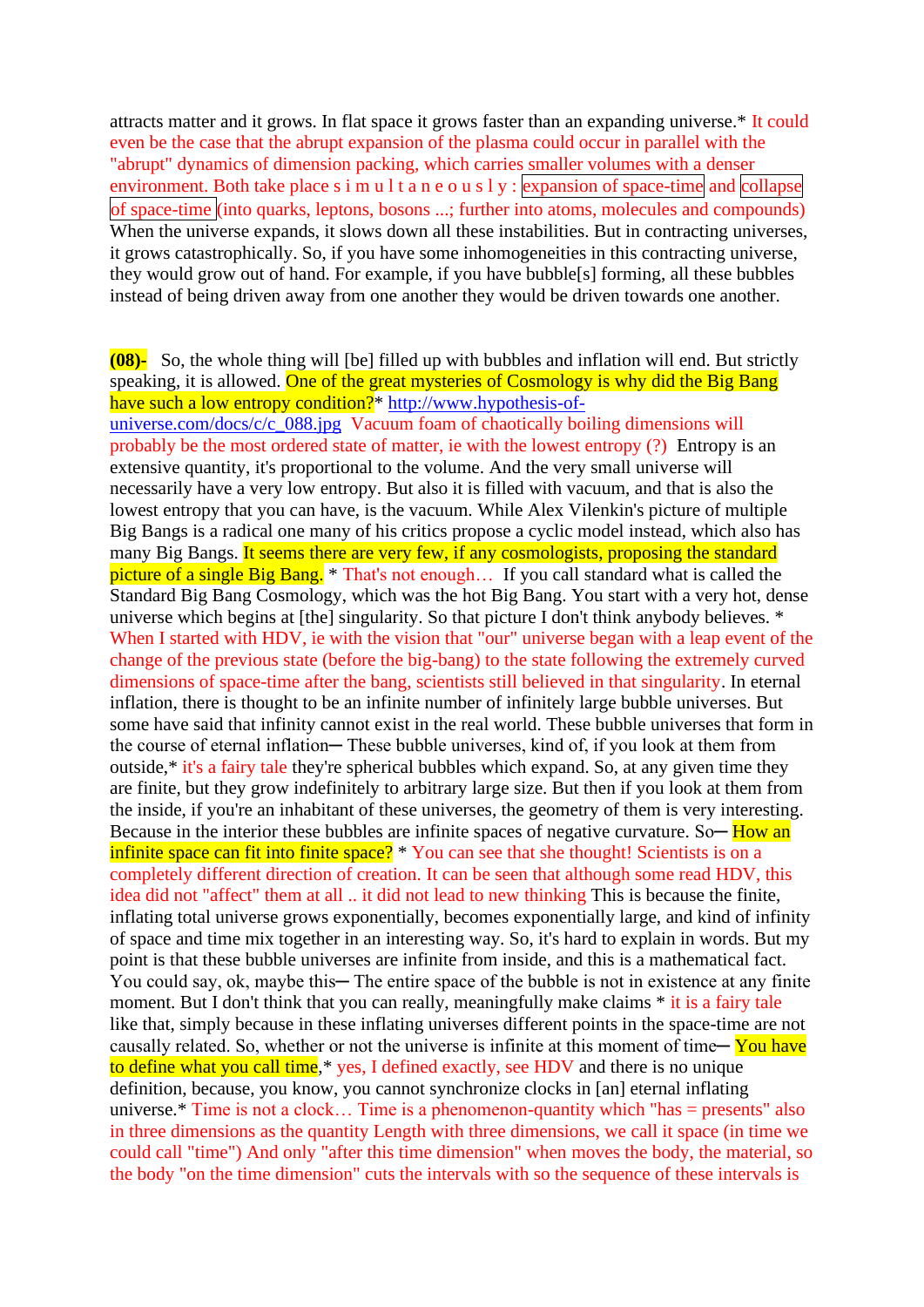our knowledge of time, the perception of our passage of time. So time does not pass by itself, time does not pass to us, but we-objects flow "after him" Georg Cantor developed a theory of infinite sets, and he defined sets of different level of infinities, so you can have like one infinity bigger than another infinity. Mathematicians, at least some of them— Some wellknown ones, deal with infinities without fear. Until a way to experimentally test the tunneling from nothing proposal is found we may never know if it's right or wrong. But the fact there are still papers being published about it, more than 30 years after it was proposed, shows this idea has much stayed in power.<sup>\*</sup> We have loved the fairy tale "Devil and Spinner" for 30 years, so it survived because it's a beautiful fairy tale, isn't it? So where do we go from here? With the tunneling from nothing, I think now we seem to have entered a very stimulating period stirred by these papers by **Turok and Lehners**.\*

<https://www.aei.mpg.de/43381/homepage-of-jean-luc-lehners>I see "how much" one has to write on the web so that someone in the world knows about it and knows the name... I work with My collaborators here, and Hartlel and his collaborators also Kinda were spirits to activity, So, at least there were some issues [with] the mathematical formulation of these proposals which required clarification. And I think we are working on that now. I like the results that we get. We think that we clarified a great deal about how [the] mathematics of the proposal works.\* I'm sad when I can't build math for HDV. One day, willing people will build it. Interestingly from history, mathematics was written by geniuses and then physicists "used it for free, ie it was prepared for their visions, and other times physicists did not have mathematics for their visions, so they had to invent it for visions." It would be good to have progress in Quantum Gravity.\* Why do you want to "quantize" gravity? really tell me the reason That, you know— That would provide another stimulus for the field.\* Why is the field once smooth and once quantized? **"What"** do you quantize in the field? Even the field is a space-time that is smooth - a little crooked from the perspective of the global Observer, and it is a grainy (boiling) field from the perspective of the Observer in the microworld. As for Early Universe Cosmology, there are many things that one should be looking for, including dark matter, and— There are some anomalies seen in the Cosmic Microwave Background which kind of call for for an explanation. They may be just flukes but they look suspiciously, kind of, persistent So it will be good to explain those. And maybe I could add one of my other favorite subjects, which is cosmic strings. It's, you know, the — Progress in Early Universe Cosmology is closely related to progress in Elementary Particle Physics at high energies. We are coming to a point where building bigger and bigger accelerators becomes problematic. Because already we have an accelerator, which is 30 kilometers in size. How much bigger can you get? So, it would be good to find some other ways to investigate high-energy physics. One of the ideas is that in the early universe, of course, at early times tremendous energies were reached, tremendous temperatures, and the idea is that as the universe cools down from this extremely high temperature, it can go through a series of phase transitions, and as a result of these phase transitions, it defects, like cosmic strings or monopoles.\* folk story

**(09)-** Other main walls can form. And cosmic strings appear to be the most interesting of these defects. They are kind of lines of concentrated energy, and they can produce a variety of observational effects.\* And the devils are a kind of goats painted red \* Observers are well aware of the possibility of the existence of cosmic strings Observers are well aware of the possibility of cosmic strings existing,<sup>\*</sup> but to this day they are not aware of the POSSIBILITY OF EXISTENCE of curvature, ie packing the dimensions of two quantities For example, they can produce gravitational waves and some electromagnetic phenomena. So, if cosmic strings are discovered we are going to learn a great deal about high-energy physics that we cannot learn— At energies that we cannot even hope to get an accelerators. As astronomers look out